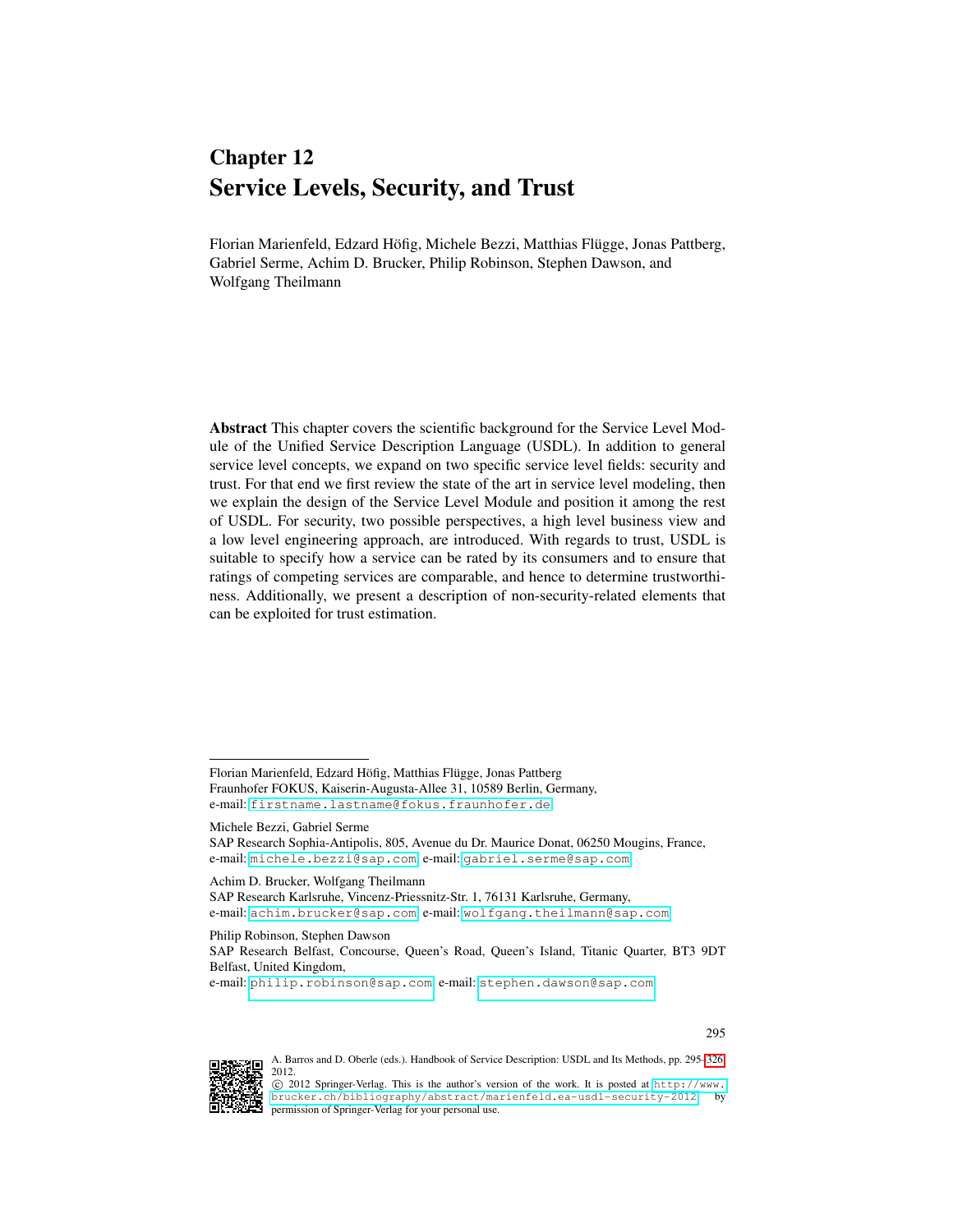#### 12.1 Introduction

The USDL Service Level Module captures concepts concerned with guarantees regarding quality of service operation, which are claimed/requested by different actors involved in the provisioning, delivery and consumption of a service. Given the role of service levels as a vital component of any commercial transaction, it is striking to see how poorly service levels are supported in commercial offerings and also to see the lack of a systematic approach to these in the research arena. Most approaches are missing formal semantics, leave fine-grained content unspecified, lack flexibility and are tuned to specific scenarios and domains. Based on the research results of the SLA@SOI project [21], the USDL effort tries to avoid these shortcomings.

We advocate that a comprehensive, applicable and executable service level metamodel such as the one we contribute is crucial to realize the vision of the Internet of Services (IoS), for it represents a key enabler of effective and efficient service discovery, trade and consumption. It basically gives both, service providers and customers dependability on the quality levels a service comes with and the related obligations of the involved stakeholders.

In our view, two special service level topics deserve to be discussed in more detail in this chapter: security related concepts are actually realized as part of the service level module; trust related elements in contrast, are technically located in other modules, but are conceptually most closely related to SLA. Therefore, they are covered here, too.

There are a number of security focused service description languages, which express the security properties of services and service message exchanges in a standardized way. However, they are often not sufficient to address new scenarios where security is becoming a key aspect in business decisions. The USDL security elements we present in this part of the chapter are a description of security and trust aspects of a service, making the bridge between the IT level and the business level.

As for other USDL modules, the security part provides a minimal set of elements to allow for simple and fast description of security features of services. More technical descriptions can be integrated in the USDL, using appropriate references to standard security description languages.

The question of trust is closely related to security, yet subtly different. When concerned with security, one assumes that chosen business partners, i.e., providers, are both competent and benevolent and considers threats emanating from third parties. With many principals unknown to each other, however, this assumption does not hold, and some prediction has to be made, regarding the reliability of potential partners. The means to perform this calculation and to track and communicate trust inf[orm](#page-24-0)ation are quite different from those t[ha](#page-24-1)t serve to secure operation against interference from external entities. Nevertheless, trust has a dependency on security, since a smart choice about the provider is worthless if no appropriate security mechanisms are in place. In the traditional world of business services a human user can partly assess the trustworthiness relying on cues like brand of the provider, "word of mouth" recommendations [7] and perceived quality of the website [5]. This does not scale to the level of an Internet of Services, where services are automatically com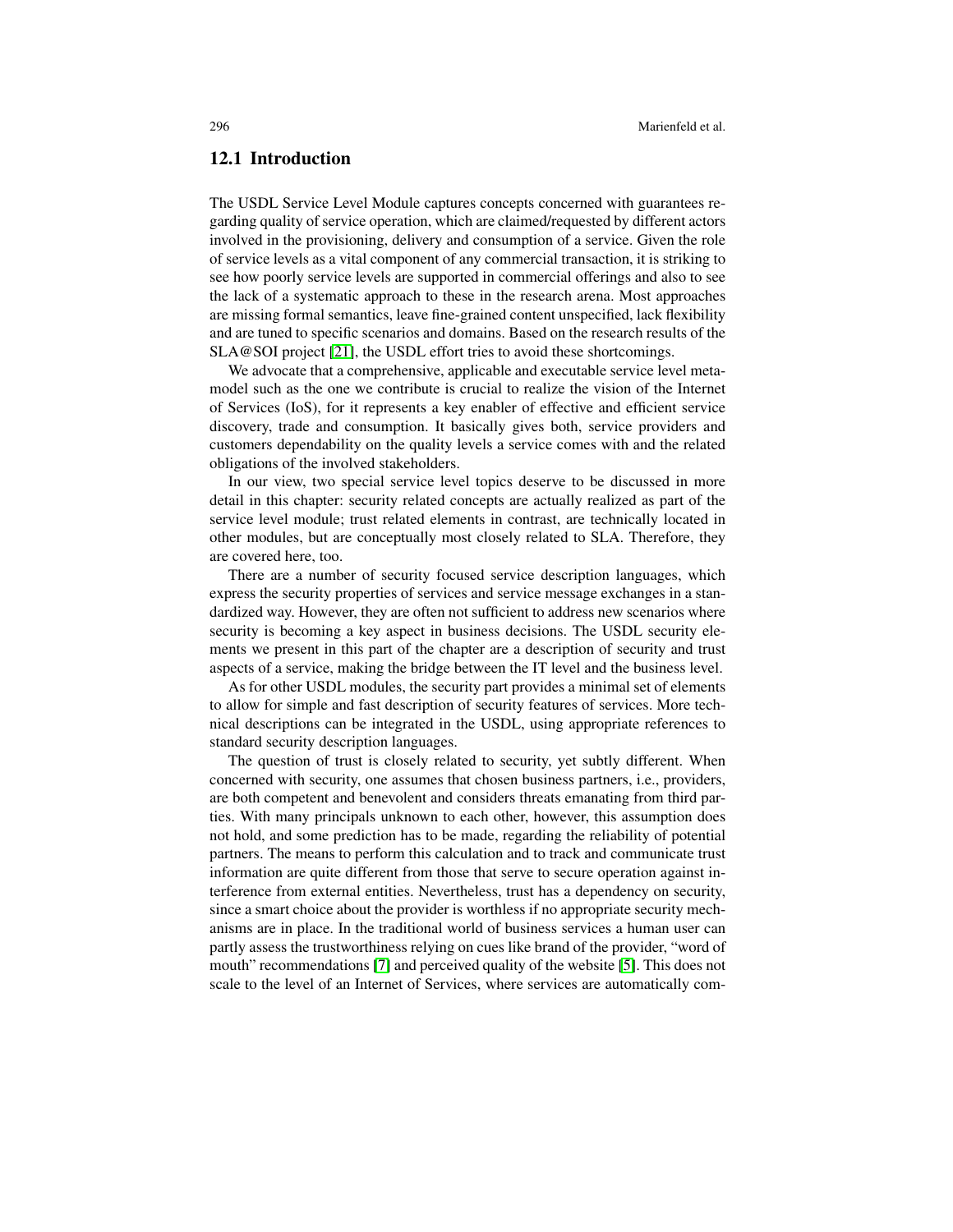12 Service Level[s, Secu](#page-10-0)rity, and Trust 297

posed and delivered with limited human intervention, [and ex](#page-19-0)plicit trust and security properties are [becom](#page-23-0)ing a key for a broad adoption of service technology [17].

The structure of this chapter is the following: In the subsequent Section 12.2 we review related approaches. In Section 12.3 we position the Service Level Module among the other modules and layout its content. Section 12.4 introduces the USDL representation of security properties. Trust awareness is covered in Section 12.5. Conclusions are drawn in the Section 12.6.

## 12.2 State of the Art

The state of the art in SLA specification and management motivates the features of USDL. USDL is a synthesis and generalization of existing specifications, capturing the essential elements of an SLA specification. In doing so it satisfies key requirements for SLA management and enables new business-oriented aspects of service management (e.g., security and privacy) to be encoded in SLA documents. SLA Management includes the specification of machine and human readable documents, the configuration of systems based on the content of these documents and the monitoring of parameters expressed in these documents in order to achieve compliance. Failure to achieve SLA compliance can lead to losses in efficiency, performance, reputation and business opportunities. This section discusses the state of the art in SLA specification, monitoring, negotiation and enforcement as well as security models. A comprehensive solution to SLA management addresses each of these areas. For each area of SLA management the requirements and challenges are described, such that existing approaches can be compared to the SLA principles of the USDL Service Level Module.

### *12.2.1 SLA Specification*

SLA specification can be viewed as both a process and a document. It is the process of a service consumer initially declaring and agreeing to specific service requirements, when entering a contract with a service operator or provider. The consumer hence specifies *Service Level Objectives (SLOs)*, before or after the availability and capability of services and service providers are known. In the case this is done beforehand, SLOs are used for service discovery. If SLOs are specified when the service and provider are known, this is the process of initiating or requesting the provisioning of a specific service on their behalf. From the provider's perspective it is the process of declaring their service capabilities and quality guarantees in a form of advertisement. This is also known as a *Service Level Agreement Template (SLAT)*, and acts as the baseline for contractual agreement with customers, potentially in different classes. The specified documents all have the same minimal requirements for structure and content: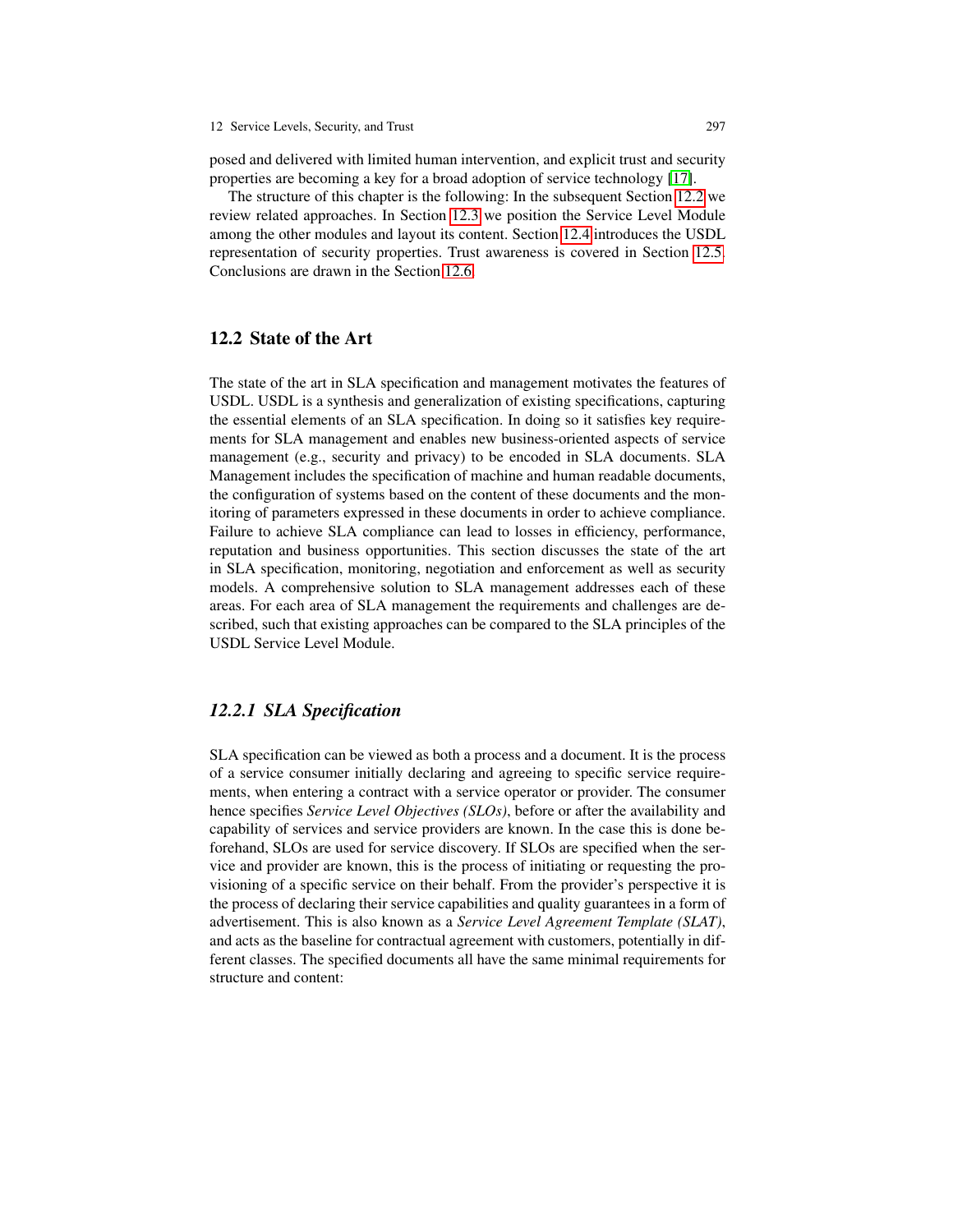- Definition of individuals, organizations and roles involved in the agreement. The roles are typically consumer/customer and provider/operator, but can also include a third-party broker, an intermediate actor in the SLA management process.
- Functional description of the service's purpose and capabilities. In the case of a technical, IT service, such as a Web service, the functional description refers to the set of operations, methods and parameters. For example, the Web-Services Description Language (WSDL) provides a standard specification for SOAPbased Web services.
- Costs to the consumer for receiving the service. The units for costs are defined by relating financial costs to utility functions of the resources consumed by the service. For example costs can be defined per requests, per volume of storage used, per user or on a fixed-term or unlimited basis.
- Guarantee or Quality of Service (QoS) terms define the non-functional properties of the service. These properties include availability, performance, response time, reliability and security.
- Compensation terms define what the consumer can rightfully demand from the service provider in return, should the functional or guarantee terms not be fulfilled.

The distinction between a SLA document and a configuration document for a service infrastructure is becoming increasingly fuzzy. The contents of a SLA are inevitably translated into concrete configuration directives that are used to guide the provisioning of resources, deployment of software and tuning of settings to enable effective operation of the service. Effective operation means that all functional and non-functional terms in the SLA can be satisfied without exploding costs for the provider. Providers need to keep their costs down so that they can offer an attractive service deal to consumers without sacrificing their profit targets. Given that this becomes a more complex problem for human operators to deal with manually and rapidly, the following new requirements arise for SLA specifications in a world of service management automation:

- 1. SLA specifications need to be both human and machine readable, given that people need to define, exchange and agree terms, while algorithms are required to parse, extract and analyze terms, and translate terms and analysis results to configuration directives in an efficient and accurate manner.
- 2. Traceability to organizational Key Performance Indicators (KPIs) such as performance, availability and cost.
- 3. All terms must be associated with concrete metrics that enable them to be monitored and audited.
- 4. Sufficiently flexible for application in different s[erv](#page-24-2)ice operation domains and contexts.
- 5. Support for the entire SLA life cycle, including negotiation, provisioning, monitoring and decommissioning.

There are various specification languages in existence, each with different motives but similar concepts. The Open Grid Forums's WebService-Agreement [1] and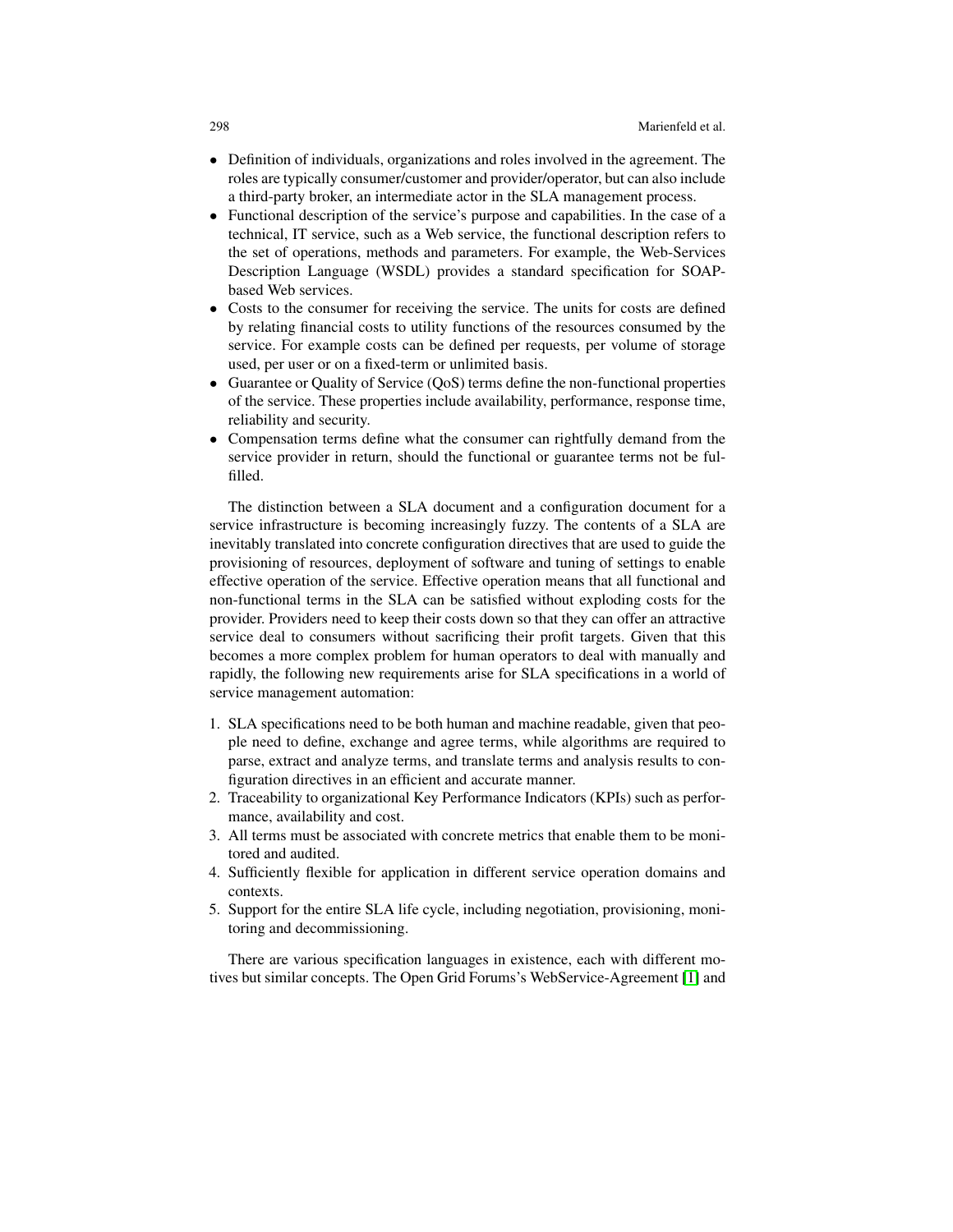#### 12 Service Levels, Security, and Trust 299

IBM's Web Service Level Agreement (WSLA [12]) are the most well-known languages for expressing SLAs. WSLA is a comprehensive specification for describing SLAs for Web services, providing a template for defining concrete metrics. WSLA however does not support the entire life cycle of SLAs, as negotiation of terms is not supported for flexibility. WS-Agreement superseded WSLA in order to address these points. While WS-Agreement is very flexible, given its generality, and provides a comprehensive schema that enables human a[nd](#page-24-3) machine interpretation, it still requires more concrete metrics and explicit traceability to KPIs. Another point to mention is that WSLA and WS-Agreement were developed for WSDL-type Web services and hence do not have the semantics included for dealing with non-WSDL services.

There are other specifications existing that are not tied to WSDL. SLAng [9] for example is specified in the Object Management Group's (OMG) Meta Object Facility (MOF) and, thus, has a degree of language independence with mappings to XML and Human-Usable Textual Notation (HUTN). SLAng also places greater emphasis on semantics, providing formal notions of SLA compatibility, monitorability and constrained service behaviour. It is, however, [tar](#page-24-4)geted at electronic services and provides only a limited set of domain-specific QoS constraints. Another language, viz., CC-Pi [2] is more generic, offering a theoretical framework for mapping SLAs to service constraints. The CC-Pi model is, however, tightly-coupled to the mechanics of negotiation, and does not address common constructs such as agreement party details or service interfaces. The SLA\* approach from SLA@SOI [8], in contrast, is a complete abstract SLA syntax which has been designed to be independent of underlying technologies. It is decoupled both from particular notions of service, and from particular modes of expression, and can be extended to diverse scenarios without sacrificing formality or semantics.

## *12.2.2 SLA Monitoring*

The formal specification of SLAs enables monitoring the status and compliance of services with the organizational KPIs of the parties involved. As stated in the previous section, in order to monitor aspect[s](#page-4-0) of a service's operation, it must be possible to measure that aspect using concrete metrics. There are critical areas of service and resource management that depend on this information and delivering it to the right people and systems in a timely manner. These are discussed in the following and are the set of standard activities defined for IT Service Management  $(ITSM)$  in the Information Technology Infrastructure Library  $(ITIL).<sup>1</sup>$ 

<span id="page-4-0"></span>[Capacity planning](http://www.itil-officialsite.com) and management involves the allocation of resources in order to avoid over-spending, wastage and under-provisioning. However, there is still the over-arching objective of satisfying the obligations and guarantees stated in SLAs. Resources include people, hardware, software licenses, software in-

<sup>1</sup> http://www.itil-officialsite.com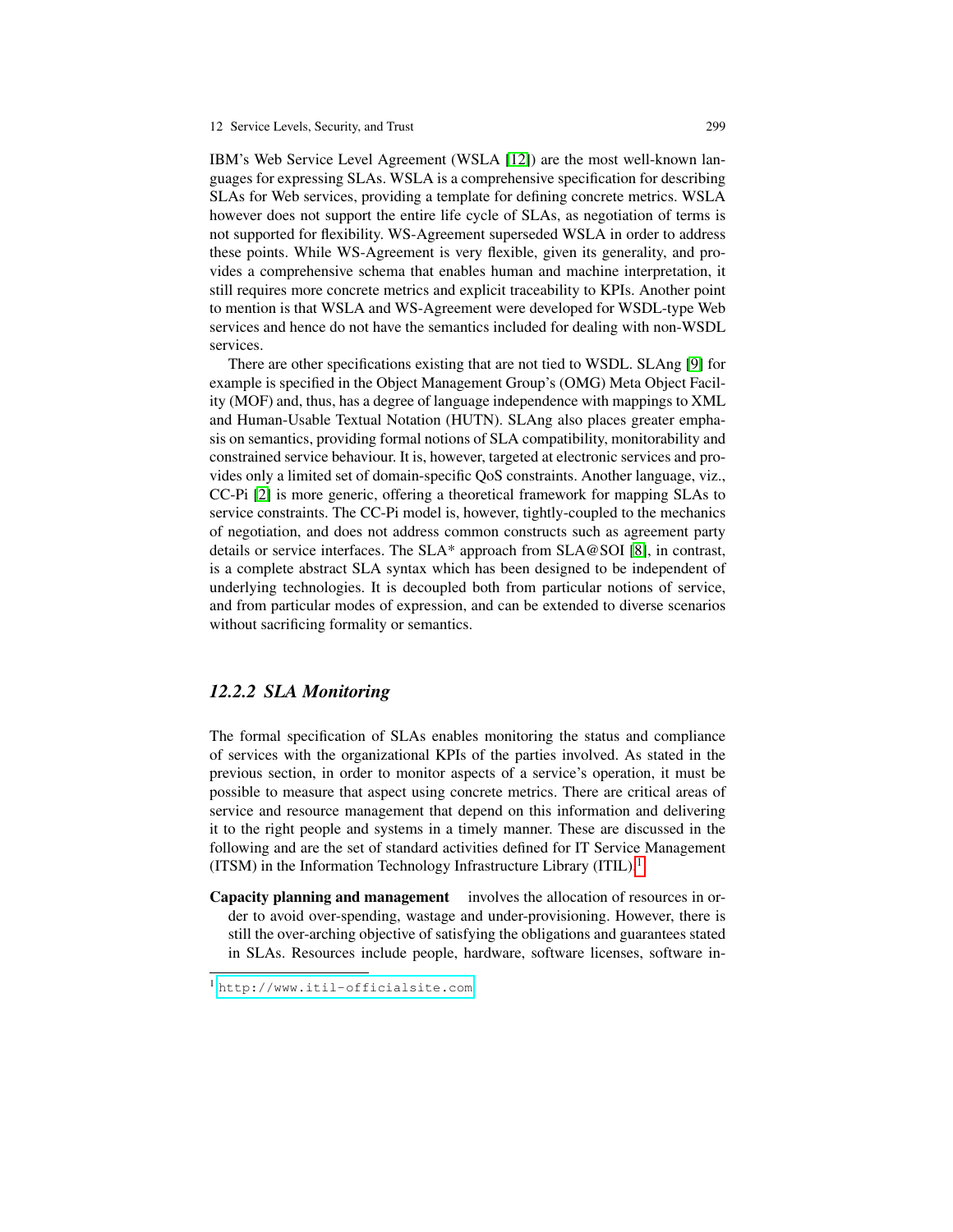stances and materials. SLA monitoring is the timely update of information about resource capabilities, availabilities and performance during operation. In order for services to be delivered efficiently in an on-demand manner, there is a need for mixing historical, predictive and live information about resources for dynamic replanning and provisioning of resources. In the case of people this includes the assignment of tasks and access to resources through justifiable provisioning of users and assignment of privileges.

- Availability analysis and management is the set of activities done to maximize the likelihood that resources will be available when required, as well as recoverable from unsafe or fault states. Availability is both an explicit and implicit objective of SLA management. As an explicit objective the guarantees of availability and recovery are agreed in the SLA. As an implicit objective an analyst or management system needs to monitor the resource to identify when associated services are required. This also has relations to capacity planning and management, as the sizing and number of resources will change the availability of services.
- Operations management is the coordination tasks and processes amongst resources to ensure that the KPIs of an organization are met, along with the objectives in the SLAs the organization has with customers and partners. SLA monitoring should provide feedback about the current load on different resources and the criticality of service request to be handled. Operations management usually includes optimization of handling service requests and assigning tasks based on multiple objectives. These multiple objectives are derived from the set of objectives in multiple SLAs, such that conflicts and contentions will arise in an environment that allows concurrent services and service users.
- Incident management is the handling of inevitable failures and unexpected events that arise during service operation. Capacity planning has to take incident management into account, as redundant resources and back-up resources usually need to be deployed to for executing contingency plans. Incident management is also related to availability analysis and management, as effective incident management increases the likelihood that resources and services will be available even if experiencing known and unexpected incidents. Operations management also extends to incident management, as the coordination of resources during contingency and recovery operations might be more critical than during normal operation. SLA monitoring is hence critical for identifying and characterizing incidents and deviations from SLA obligations and guarantees, such that effective incident response actions can be executed.

SLA monitoring is more than blanket monitoring of every possible operation, property and behavior of resources, although this might be necessary to some extent. SLA monitoring has to be purposeful and driven by measurable indicators derived from business objectives. Even if there is extensive monitoring of all resources, a system of filtering and routing information to meaningful endpoints or sinks is necessary. Failure to meet this requirements results in monitoring information consumers being overwhelmed, the processing of irrelevant or redundant data, and the introduction of unnecessary communications and processing bottlenecks.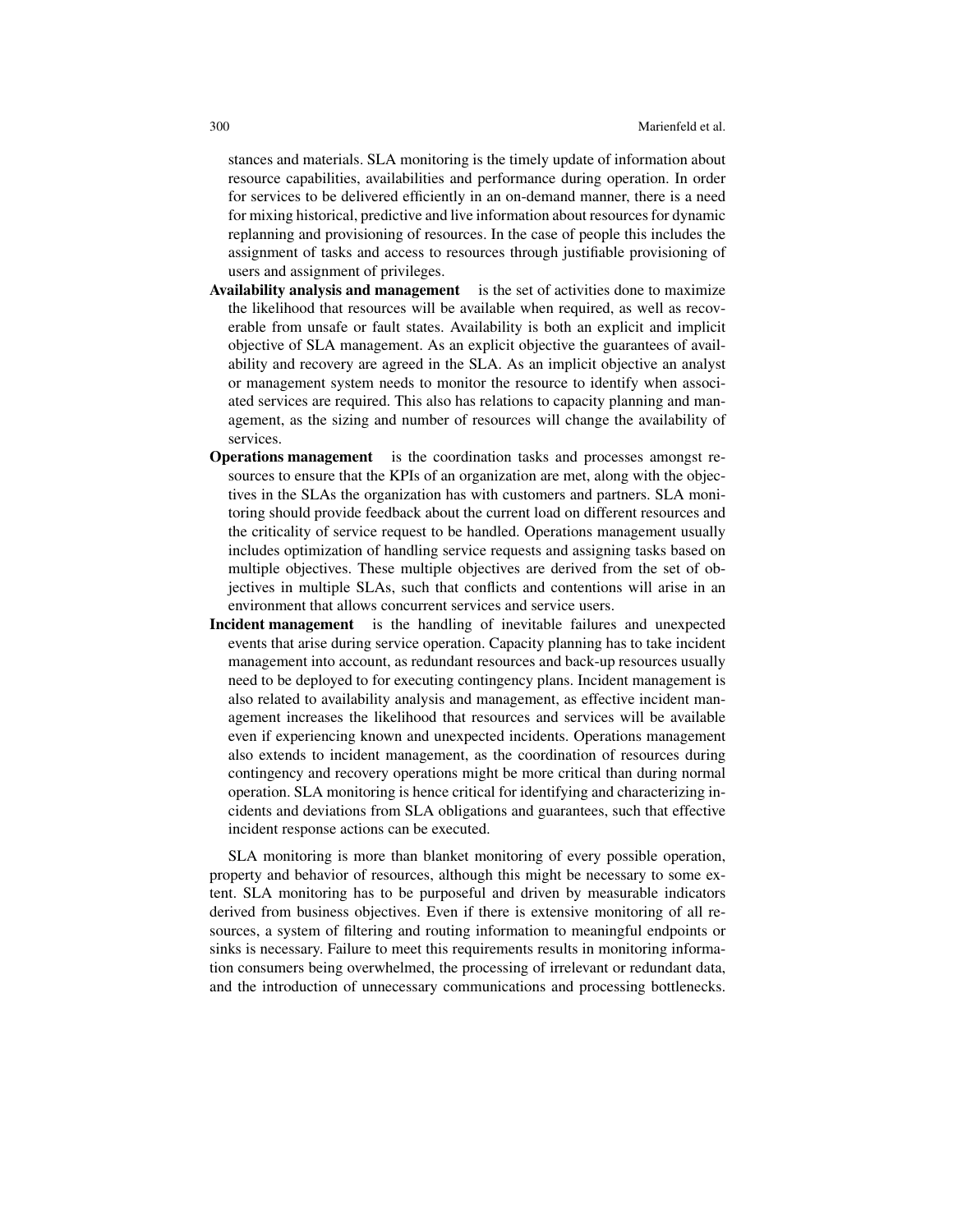#### 12 Service Levels, Security, and Trust 301



Figure 12.1 shows a conceptual architecture for SLA monitoring for the purpose of discussing the state of the art as opposed to proposing a blueprint.

Fig. 12.1 Conceptual architecture for SLA monitoring.

The typical components in a SLA monitoring solution are collections of probes or sensors that gather localized resource information and publish it to a set of information subscribers. The assignment of subscribers to channels that the probes publish on is then based on the types of services, location of resources, connectivity and the respective metrics associated with services. This assures that the collection and distribution of monitoring data is traceable to specific KPIs and operational contexts. Higher-level probes subscribe to lower-level probes and hence act as data aggregators, filters and transformers, based on the information needs of the SLA management system at the time of deployment. The needs for monitoring are determined by analyzing the existing SLAs. Very low-level metrics such as CPU, memory and network utilization and availability can be mapped directly to localized probes that gather raw resource performance information. Higher-level metrics that described collections of resources, functions (e.g., predictions and trends) require higher-level probes to subscribe to lower level probes. These are referred to as level 1 probes in Figure 12.1. The information required to configure monitors is extracted from SLA specifications.

Monitored data can be persisted at each level in order to have different levels of granularity for historical data. Determining when to capture, aggregate, archive and delete data will differ from solution to solution. Furthermore, the selection of where to persist data is dependent on the local storage capabilities of the respective monitored resources, as well as the overall storage architecture and network topology. Centralized persistence has the advantage of simplicity and faster queries, as data is stored in one location. The disadvantage is the single point of failure that can cause all historical data to be damaged or lost. The loss of historical data can be problematic for optimizing the way in which SLAs are enforced and the availability of audit data when payment is due or disputes arise.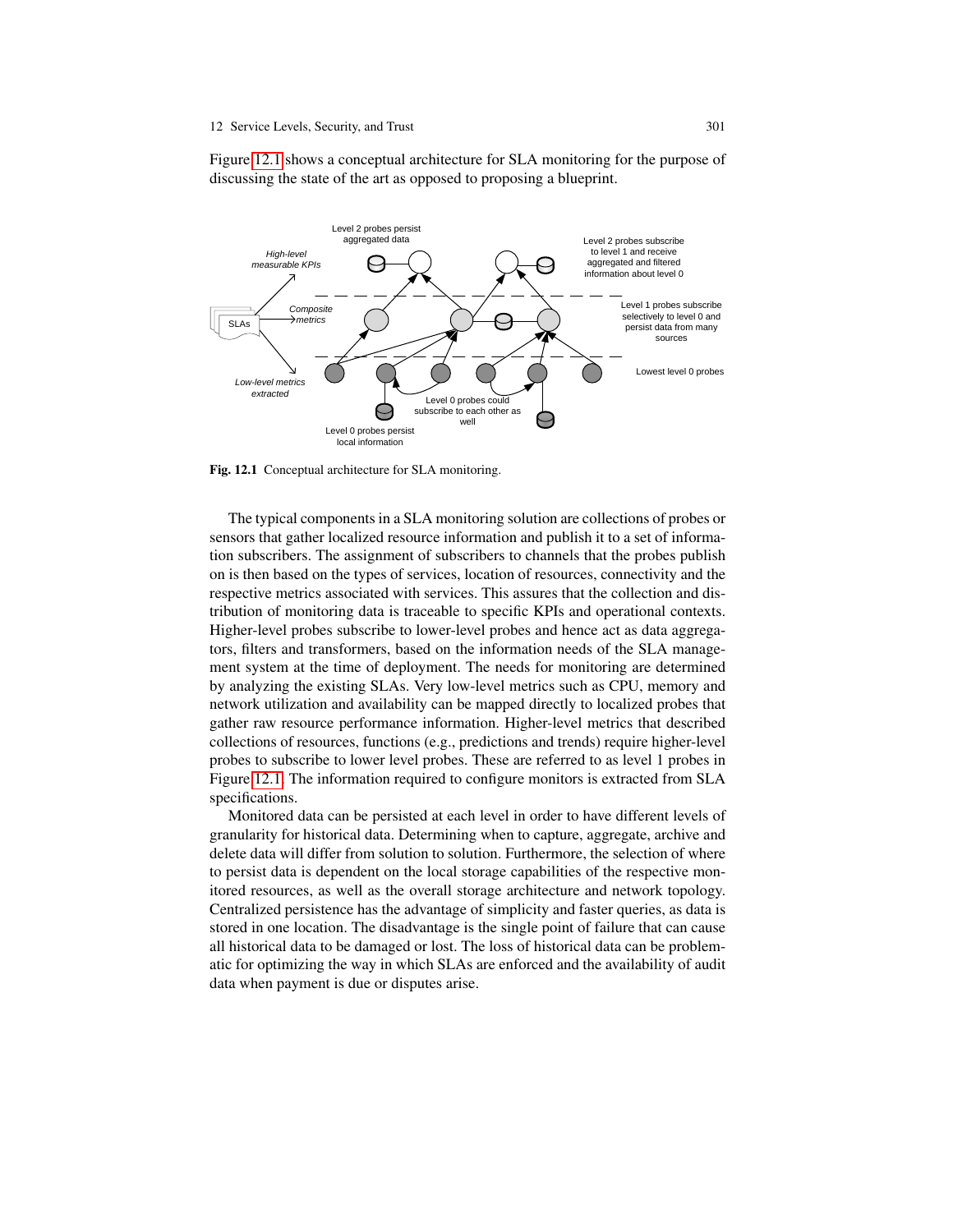#### *12.2.3 SLA Negotiation and Enforcement*

SLA negotiation is the process of a service provider and consumer reaching consensus on the terms to be included in a SLA document. Negotiation is complete when all parties agree to the terms. This process can be automated but is often done as manual exchanges of proposals/tenders and offers. A generic protocol for negotiation is known as the *alternating offers-based protocol* [24], which is shown in Figure 12.2.



Fig. 12.2 Alternating offers-based protocol adapted from Venugopal, Chu and Buyya [24].

The protocol begins with the consumer (or initiator) sending a request to the provider or broker, who take the role of responder. The provider issues a proposal of how they can satisfy the request. For example, the request might have stated "*provide service X with a guarantee of less than 3 ms response time for 1000 concurrent users*." The proposal would use the same functional specification and quality metrics although the provider might not be capable of exactly matching the request. The provider might offer a proposal such as "*Can provide service X with a guarantee of less than 3 ms response time if there are less than 750 concurrent users*." The consumer can accept, reject or counter (i.e., update the request) the proposal, to which the provider can do the same until a confirmed state is reached. The confirmed state can be either of acceptance or rejection. This plain protocol assumes that both parties will adhere to the protocol and that the provider will typically have counter offers. However, the style of negotiation varies based on the number of parties involved and the set of options available. Three styles of SLA negotiation are as follows: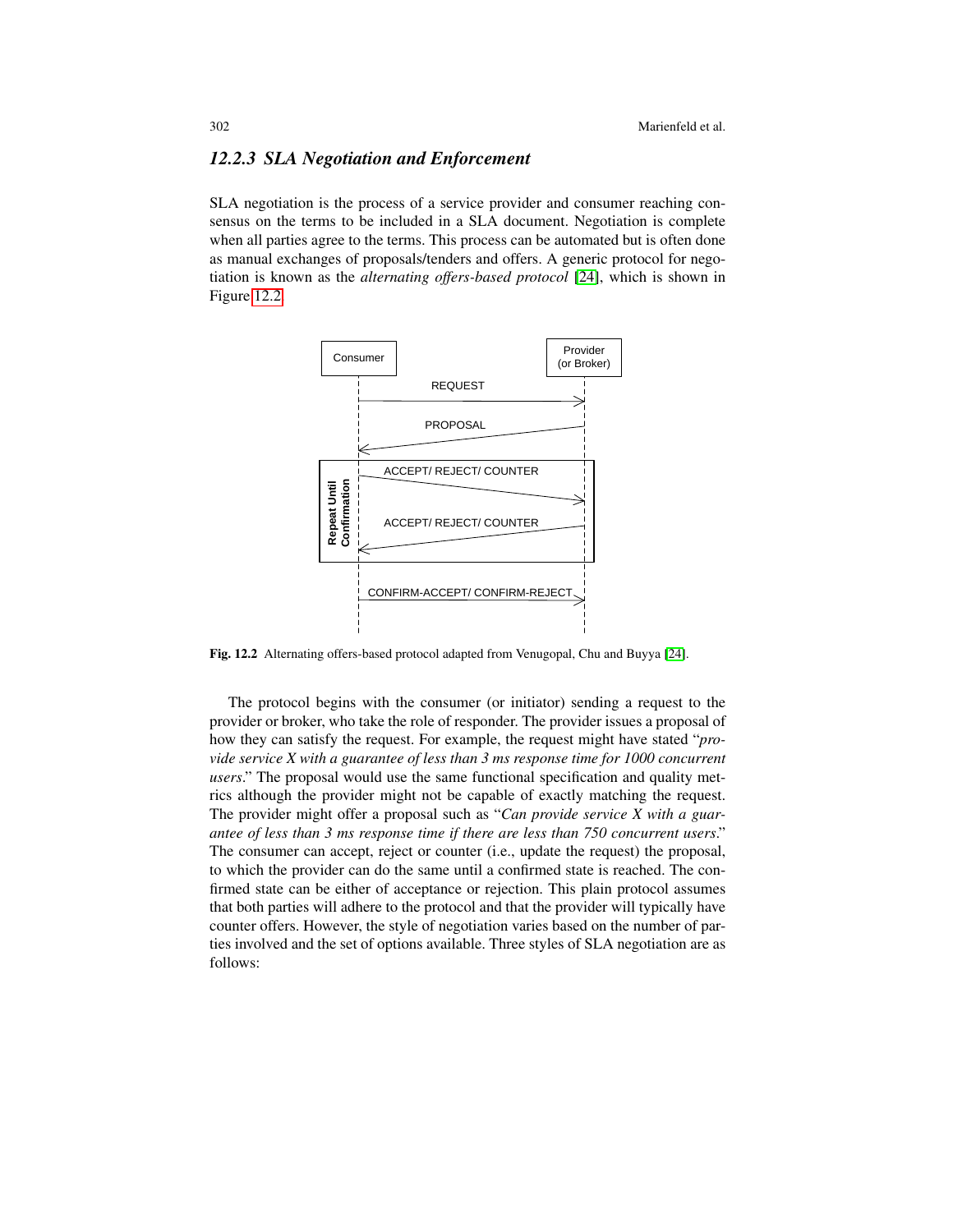- 12 Service Levels, Security, and Trust 303
- Boolean: there are no alternatives offered by providers. Consumers either accept or reject a provider's offer without requesting alternatives. This style of negotiation is typically brokered, as the consumer considers the offerings of multiple providers registered with the same broker. Consumers select providers that have offers that best fit their requirements. The proposal is that of a single provider and counters are alternative [pr](#page-8-0)oviders. It can be the case that the provider chooses to maintain a very generic, one-size-fits-all policy for services to avoid any liability. However such a style of negotiation is not attractive for critical services where the consumers need to know what to explicitly expect from the provider.
- **Template**: in this case a provider has several options in the form of templates. Examples of this are the Amazon EC2 services<sup>2</sup> that offer T-shirt sizes of small, medium, large and x-large, which all have predefined service guarantees and technical specifications. This style has issues for over and under-provisioning, as the capabilities of the provider might change over time. They might need to dynamically update the specifications of their temp[lat](#page-8-1)es and offerings based on their current and planned prediction.
- Scalar: the most complex style of negotiation is where fine-grained adjustments are permitted on a dynamic basis. The provider does not counter with a suite of templates but makes adjustments in their guarantees and obligations, which then have an impact on how resources are sized and configured. Elastichosts $3$  are a provider of infrastructure services similar to Amazon, but allow customers to state the exact amount of capacity (memory, storage and CPU) they require.

Given that the style of negotiation varies from business domain to business domain, the Service Level Module must be sufficiently configurable to support any of these styles. Enforcement of SLAs is the translation of the terms in the agreement to concrete configuration directives. There are three possibilities that exist for handling the translation of SLAs to directives, each having their advantages and disadvantages for building a complete solution.



<span id="page-8-2"></span><span id="page-8-1"></span><span id="page-8-0"></span>Fig. 12.3 Different approaches to SLA translation to configuration directives

<sup>2</sup> http://aws.amazon.com/ec2

<sup>3</sup> http://www.elastichosts.com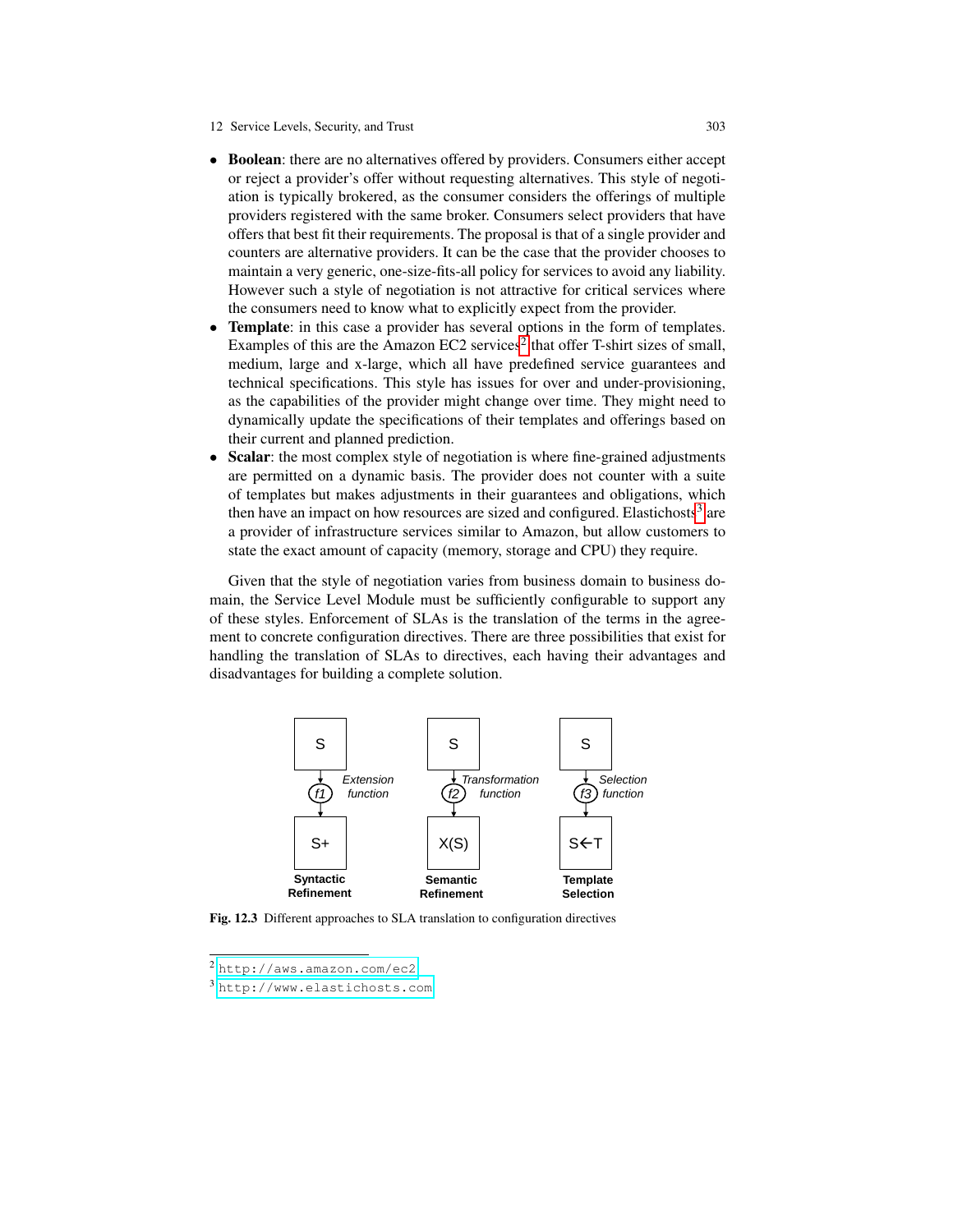The advantages and disadvantages of these different approaches are discussed below, as it is important for any user of the Service Level Module to know which approach should be used and the consequences of that selection.

- 1. Syntactic Refinement: In this case there are homogeneous modeling semantics for SLA terms and configuration directives. It is only a case of adding more details (e.g., missing parameter values) to the specification without changing the semantics or schema of the specification. Syntactic refinement is hence transforming a SLA model *S* to a configuration *S*+. For example, *S* could be WSLA or WS-Agreement specification with many null fields, where every *S*+ is more information provided to those fields.
	- *Advantages*: simpler process for moving through the SLA transformation process as there are less processing and transformation logic involved. This also implies higher scalability, easier rollback, consistency checks and simulation.
	- *Disadvantages*: there is the initial agreement that all management components use the same semantics. Secondly, some of the human readability would have to be sacrificed in order to have a specification that is already at the level of configuration directives without the ability to separate concerns.
- 2. Transformation (Semantic Refinement): In this case there is no assumption of homogeneous specification templates, such that the SLAs can be specified in any language. In ord[er to](#page-8-2) obtain configuration directives, the specification would then have to be transformed into lower level semantics using a transformation function. The transformation function must be provably correct for deriving a specification with different syntactical properties. There is also need to add annotations to the initial specification in order to supply sufficient information for concrete configuration directives. In Figure 12.3 this is illustrated as performing a transformation function  $X(.)$  on the specification *S*, such that  $X(S)$  is produced, which could be a totally different format for specifying configuration directives.
	- *Advantages*: lower coupling and dependencies between components that handle SLA specifications and configuration directives. Existing control and management components do not have to be changed in order to configure resources based on SLA specifications. There is also better support for human and machine readability, as *S* could be intended for humans and  $X(S)$  is compiled for machines.
	- *Disadvantages*: transformation can be quite complex and hence could introduce errors that take a long time to debug; additional model annotations would have to be introduced in order to perform this automatically.
- 3. Template Selection: In this case there are no assumptions of homogeneous models or templates, but there is a logic implemented for mapping higher level models to lower level deployable component templates, in such a way that selected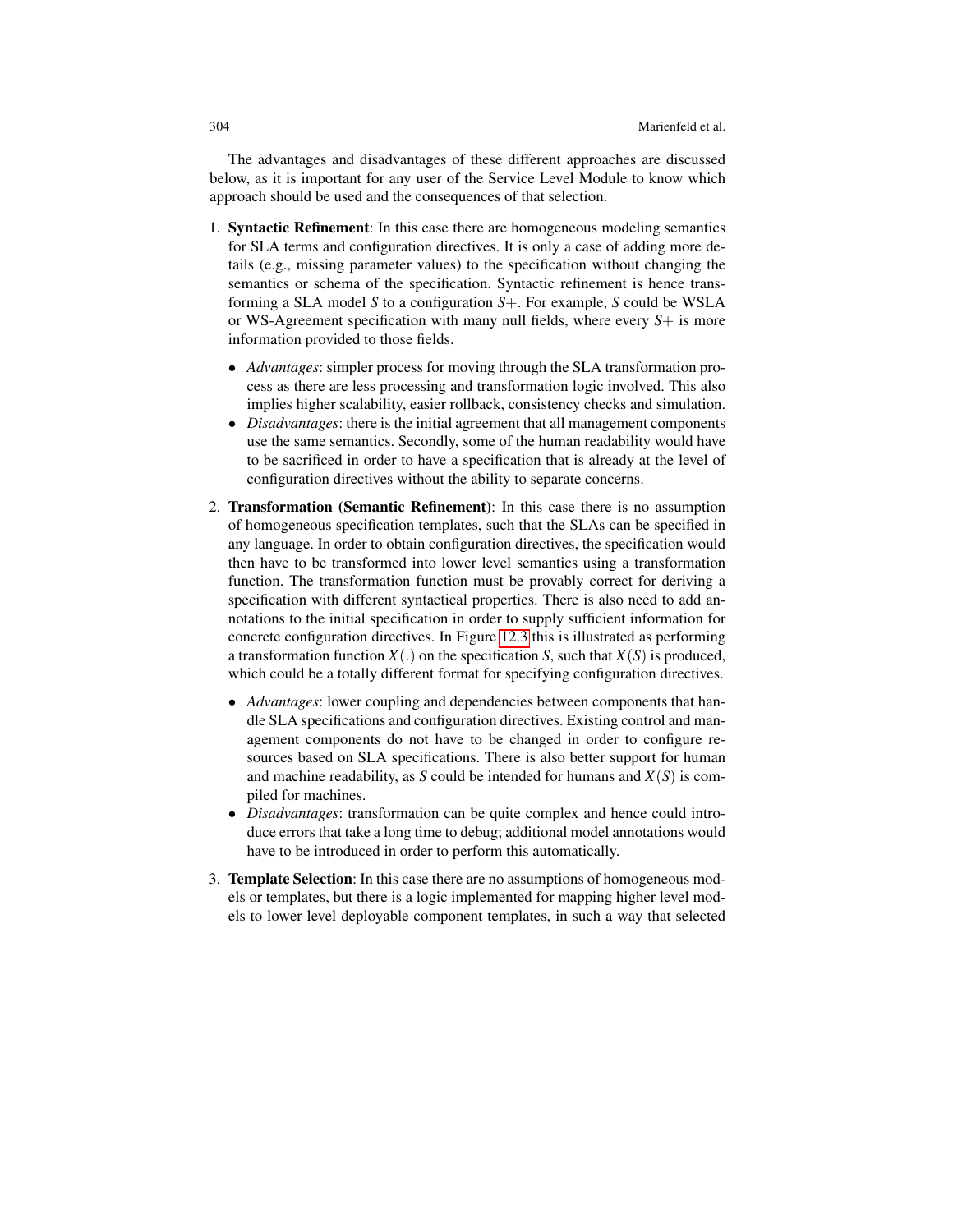templates are understood as being conformant with a higher-level model specification. Figure 12.3 illustrates this by showing the template selection  $S \leftarrow T$ , where the template  $T$  is selected given the specification  $S$ . The set of templates are discrete and predefined.

- *Advantages*: even lower coupling and dependencies between models; selection logic is relatively easy to encode and tolerates manual interaction. Higher flexibility gained in how the SLA is specified. Templates can be made to be platform independent, such that configuration directives can be further compiled for different management systems.
- *Disadvantages*: carries the additional overhead of creating templates and loses the dynamic property of the above methodologies.

<span id="page-10-0"></span>This coverage of the state of the art in SLA management shows that there is still a gap in the areas of SLA specifications that are flexible for multiple domains and not restricted to IT-centric services. Secondly, there should not be an assumption of what level of monitoring is going to be associated with the SLAs specified in the language. Finally, the language needs to be sufficiently flexible and expressive to support different forms of translation into configuration directives, without sacrificing human-readability and machine processing that enable advanced analytics and automation in service management.

#### 12.3 The Service Level Module

#### *12.3.1 Position within USDL*

The Service Level Module is an integral part of USDL. The module ties together all the functional and non-functional guarantees that are stated on top of a core service description (as described in the Service Module, cf. Chapter 13). Furthermore, all guarantees are clearly linked to its related (and probably obligated) stakeholder (as expressed in the Participants Module, cf. Chapter 13). Last there is a strong semantic linkage to the Legal Module (cf. Chapter 10). While the Legal Module describes the constraints and aspects of licensing, the Service Level Module complements this with the specific conditions that are to be guaranteed.

The Service Level Module directly responds to the main requirements for USDL. It satisfies a clear *Conceptualization* (see Section 8.3.1.1) as it realizes the core principles of guarantee, obligated party, affected service elements and negotiable parameters on an abstract level. It comes with means for *Extensibility* (see Section 8.3.1.4) that allows for incorporating arbitrary, domain specific type/term systems. It also supports *Comprehensibility* (see Section 8.3.1.5) as it allows description of service levels in human-readable, semi-structured, and fully structured ways. *Organizational Embedding* (see Section 8.3.2.1) is achieved by the association to participants. And last, it supports *Deployment Symmetry* (see Section 8.3.2.4) as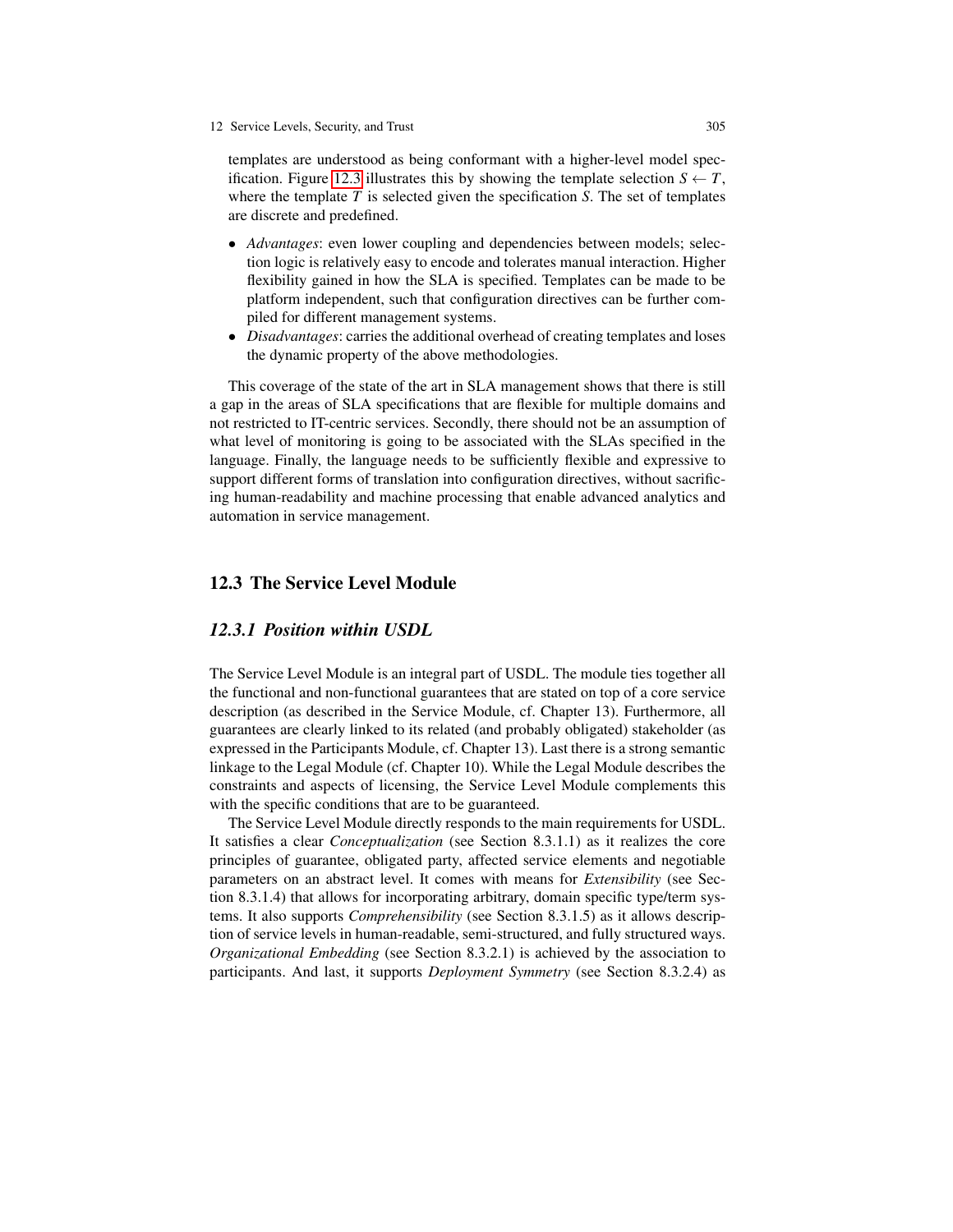it allows mutual, symmetric obligation relationship between arbitrary roles in the service value creation chain.

#### *12.3.2 Construction Rationale*

Service Level Agreements, as considered in the research community, specify all the conditions under which services are to be delivered. In that sense the whole specification of USDL can be considered as a language to describe SLAs.

However, within USDL several key perspectives have got high priority and likewise shall get high visibility. For this reason the actual Service Level Module is just one module among others (such as pricing or legal).

The Service Level Module is intentionally kept completely generic, as it does not specify how concrete service levels on concrete aspects (such as legal, pricing or security) shall be specified. Instead, its main purpose is twofold. First, it shall provide a proper glue between other USDL concepts. For example it specifies to which elements of a function a certain service level shall apply and who is the related stakeholder. Second, it should allow for incorporation of arbitrary attribute and expression languages. One particular attribute language is specified further below in this chapter and deals with security aspects. Other languages could be integrated as well, e.g., the UML profile for Modeling and Analysis of Real-Time and Embedded Systems (MARTE) or the full SLA model from SLA@SOI.

The Service Level Module intentionally does not specify any concrete attribute type systems. This is done for three reasons. First, there is no commonly agreeable type system that applies to all kinds of domains. Secondly, even some common core for such a type system can easily grow to extensive size and therefore contradicts our ambition to keep the Service Level Module as lean as possible. Third, there are already established type systems for different domains, and we wanted to keep the Service Level Module neutral and fully extensible towards these type systems. However, for pragmatic reasons, the Service Level Module also comes with a base extension (not part of the core USDL language) which provides common notions for frequently used metrics such as reliability, security, location, time, performance, and availability.

#### *12.3.3 Module Overview*

The main concepts of the module (see Figure 12.4) are the ServiceLevel (specifying either a state or an action), the ServiceLevelExpression, and the Service-LevelAttributes. Furthermore, the module contains important references to other modules' concepts such as the ObligatedParty (Participant Module), the Variable-Declaration (Foundation Module), and the relatesTo reference (Foundation Module).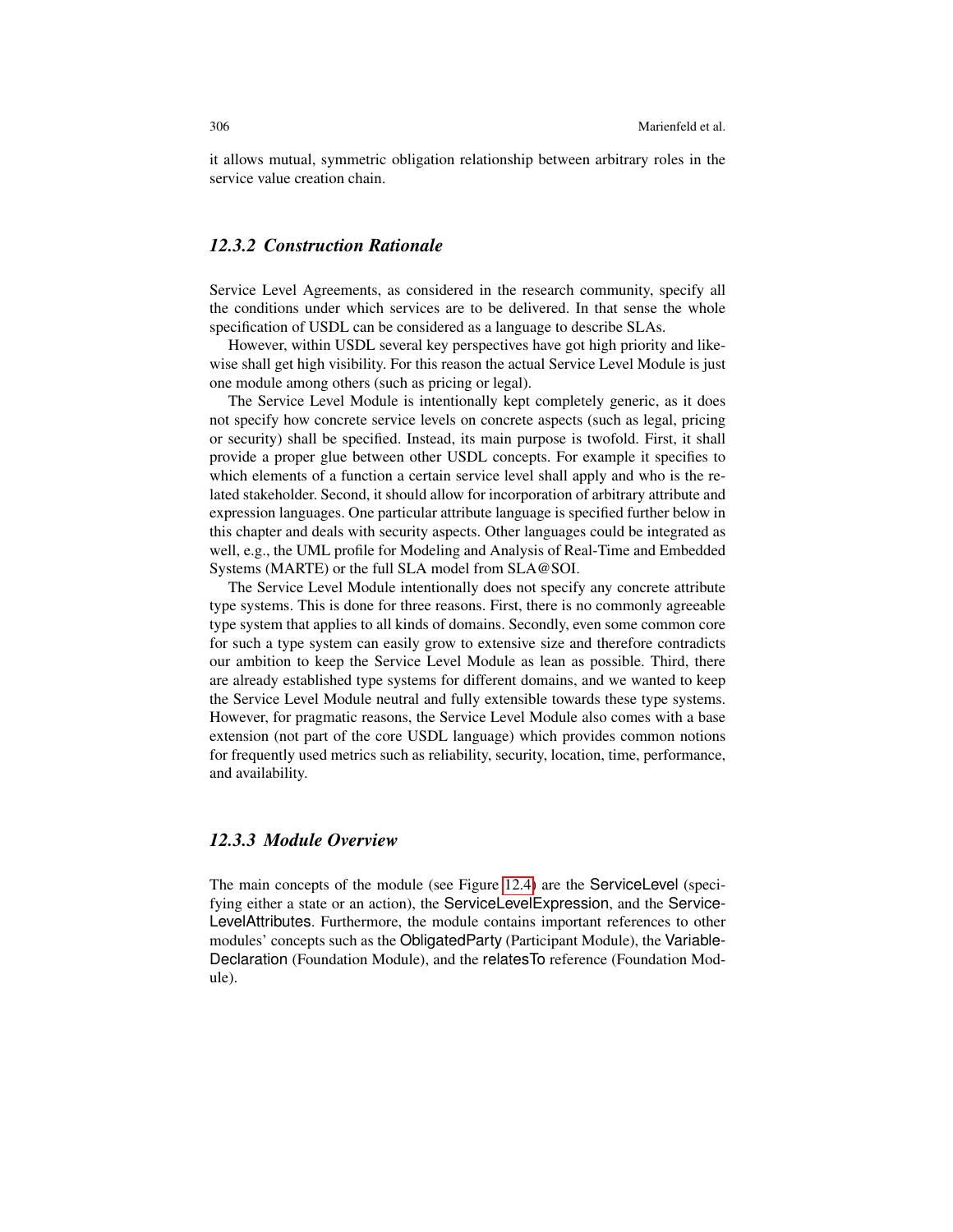

Fig. 12.4 Overview of the Service Level Module.

The entry point to specify the service levels of a given service is realized via ServiceLevelProfile. A set of service level specifications are combined into one profile and are offered, negotiated, or agreed upon as a whole. Different profiles can be used to specify different options of how service levels may be specified and grouped (e.g., as gold, silver, bronze profile). A ServiceLevelProfile resembles the concept of a Service Level Agreement Template as for example specified in WS-Agreement.

A ServiceLevel specifies a single service level objective as it characterizes an offered, negotiated or agreed service. ServiceLevels are defined by the parties participating in service provisioning, delivery, and consumption and express assertions that are claimed or expected to hold during these activities. Such assertions are always attributed to a single party, which is obligated to enforce the service level. From the viewpoint of the party defining the ServiceLevel two cases are distinguished. Either the defining party obligates itself to ensure the ServiceLevel, i.e., it claims that the assertion will hold, or the defining party expects the obligated party to ensure the ServiceLevel, i.e., it requires the other party to enforce the assertion. A ServiceLevel can be either a GuaranteedState (specifies a single state that must be maintained within the lifetime of any service instance, to which the respective service level profile applies) or a GuaranteedAction (specifies a self-contained activity that must be performed, if and only if during the lifetime of any service in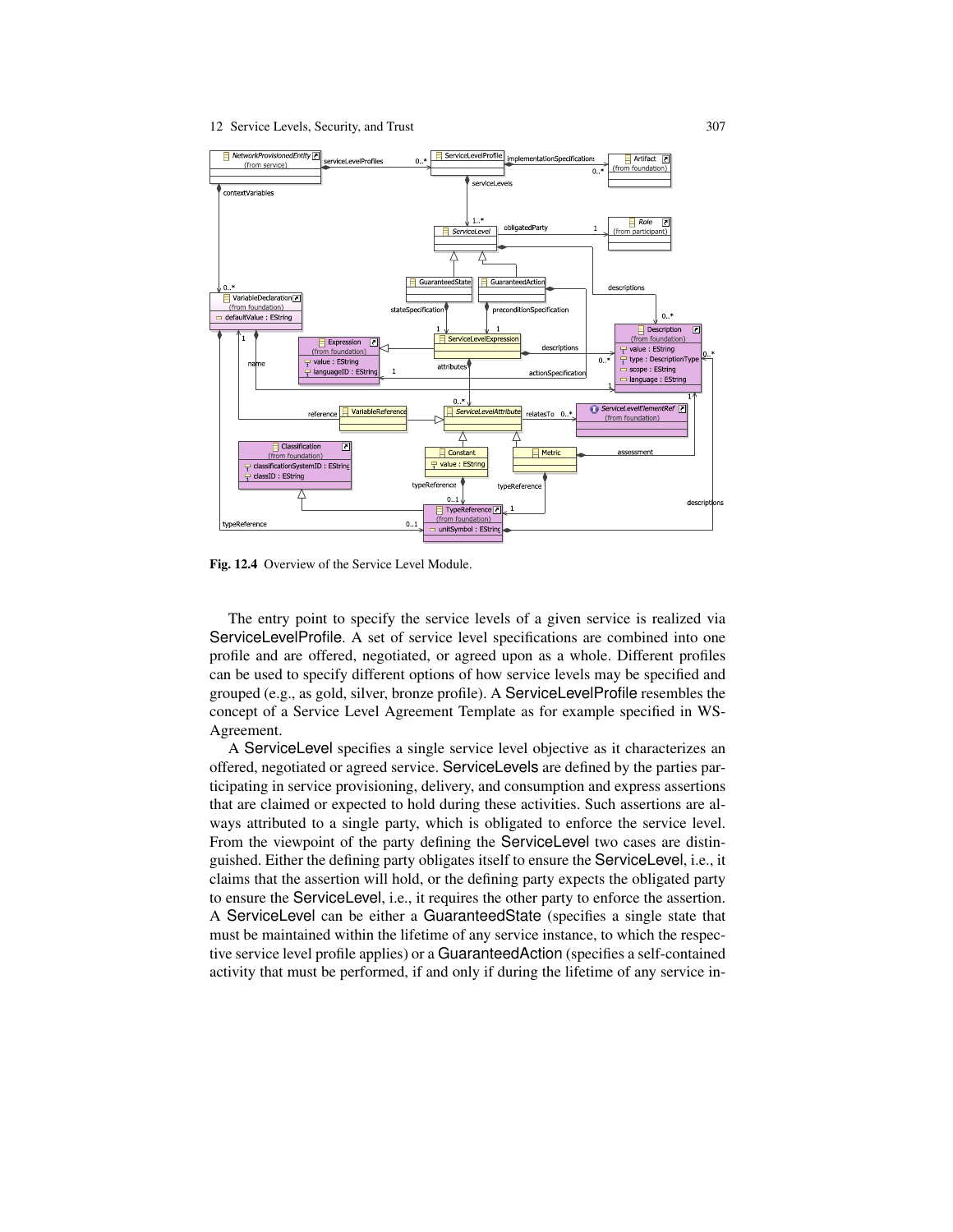stance to which the respective service level profile applies a specific precondition is fulfilled).

A ServiceLevelExpression specifies an expression that is evaluated in the context of a service level state or action. For this purpose it may reference a set of ServiceLevelAttributes (constants, metrics or variable references) and define relationships between these attributes, e.g., Boolean or arithmetic operands. Typically, it resolves to a Boolean value that indicates whether a GuaranteedState is met or whether the precondition to a GuaranteedAction is fulfilled.

A ServiceLevelAttribute specifies a single attribute that is part of a service level expression. Attributes can take various concrete forms, of which three (constant, variable reference and metric) are defined in the core version of USDL. A Service-LevelAttribute has a scope, i.e., it exists in reference to something to which it applies. By default, all attributes are defined in relation to the entire service (including its overall context). Alternatively, a scope that covers only parts may be specified. A Constant specifies a single ServiceLevelAttribute which is constant during service operation, i.e., during the lifetime of any service instance. A Metric specifies a single ServiceLevelAttribute which refers to the observation (measure) of a property of the service at service runtime. It may change over the lifetime of a service instance. Last, a VariableReference allows for referencing a variable declared in the global context of a service or service bundle. VariableReferences are used, for instance, as part of service level expressions.

In Listing 12.1 (cf. appendix of this chapter) we provide a more detailed example of how the Service Level Module can be used. It is related to a 3PL logistics provider as specified in the running example introduced in Chapter 8. The XML snippet shows a service level specification, where

- 1. Customers can specify their expected delivery duration
- 2. A provider-obligated term guarantees the delivery within the specified duration (ServiceLevel nb 1)
- <span id="page-13-0"></span>3. A provider-obligated term guarantees that goods are maintained at -5 degrees Celsius (ServiceLevel nb 2)
- 4. A provider-obligated action regulates penalty payments for delayed deliveries (ServiceLevel nb 3)

## 12.4 USDL and Security

The implementation of security measures for electronic services, such as the proper authentication of consumers and the encryption of service data, can become a complex and error-prone effort. Service providers do not always possess sufficient knowledge and experience on technical security mechanisms and standards. The same applies to the definition of service security characteristics as part of a formal service description. Such technical issues may be far out of the core competencies on which a service provider should be able to concentrate in a globalized and competitive market.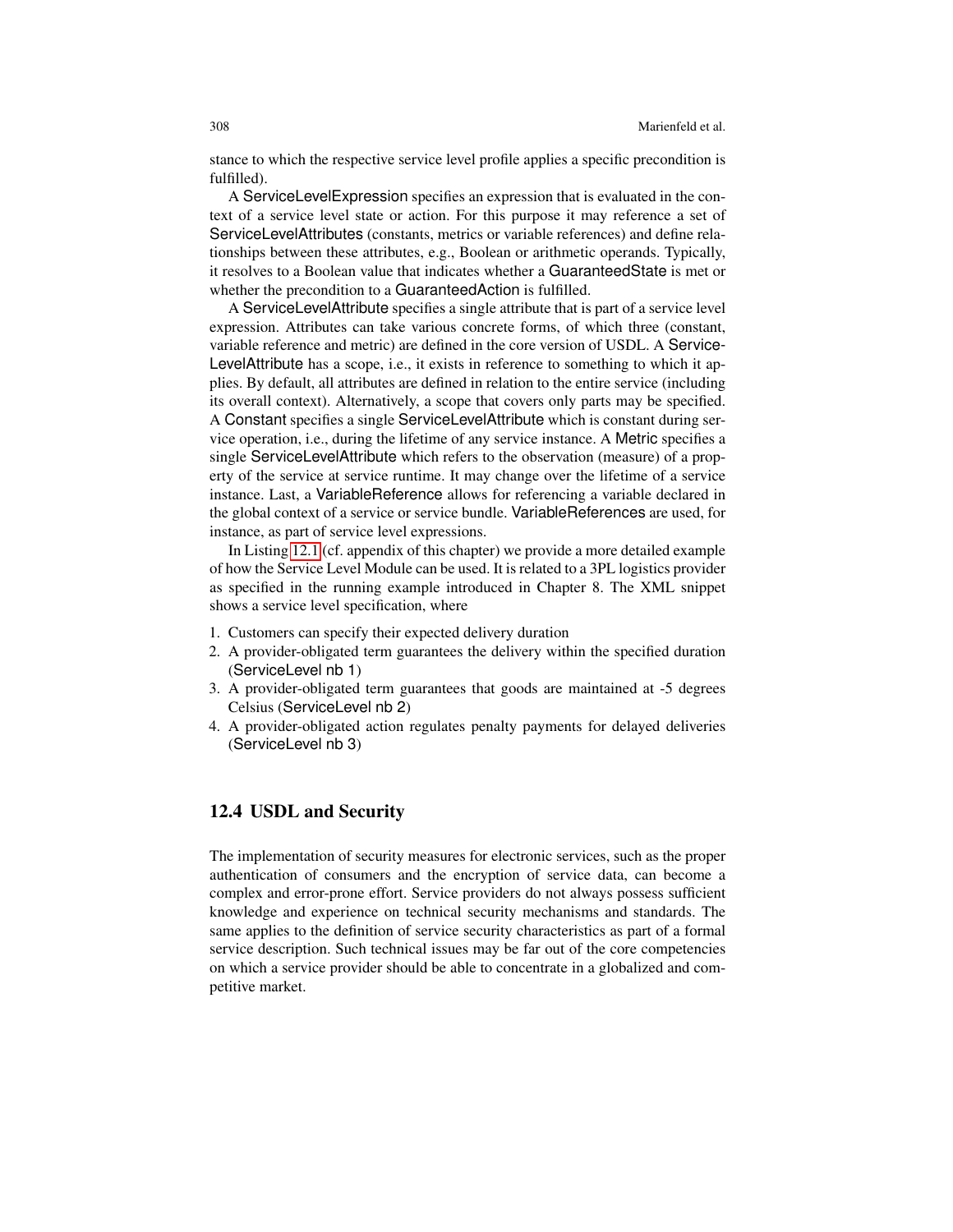#### 12 Service Levels, Security, and Trust 309

With regard to the security issues mentioned above, this means that platforms on which business services are developed, hosted and traded will provide — as part of the platform infrastructure — shared security services to handle the management of identities, the access control to services, data protection and related tasks. Business services strongly vary in their security requirements. General information services, such as rental car availability information, and transaction oriented services, such as the booking of a rental car in combination with a debit advice, are possibly traded on one and the same platform. Hence, security services provided by the platform are not statically bound to business services. Rather they can be integrated with and bound to business services on demand and in a flexible manner (Security-as-a-Service).

Ideally, a business service provider is enabled to implement service security measures in a declarative manner, i.e., by specifying the desired security characteristics as part of a service model or service description. In this case the underlying platform (operated by a third party) takes care of fulfilling the declared security requirements by including the required security services, e.g., by enforcing user authentication or by ensuring non-repudiation of the service usage. In order to anticipate the potentially limited technical security knowledge of business service providers, the description of securit[y cha](#page-15-0)racteristics should be supported on an abstract, nontechnical level. The abstract description of business service security characteristics also enables non-technicians on the consumer side to express their security demands and to find business services that comply with these demands.

The USDL (v3 Milestone 5 specification) elements that serve to model these claims and requirements are depicted in Figure 12.5. [T](#page-24-5)he key building blocks are the classes SecurityMetric and SecurityAttribute, which are explained in detail here. They are special cases of the class ServiceLevelAttribute and both entail properties of the enumeration types SecurityGoal, SecurityRequirementLevel and RealizationLevel. The former two are straightforward elements that can be used as detailed below. RealizationLevel refers to the OSI reference model [3] for layered networks and specifies at what layer in the communication stack the security element is targeted at. These classes, that were introduced due to security considerations were placed in the module Service Level Base Extension. On the one hand, non-functional security properties are clearly part of the agreed service level. On the other hand, they are considered a domain specific extension and not part of USDL since they are not inherently part of all domains of business services, but only geared towards domains involving extensive network communication.

The SecurityAttribute and SecurityMetric elements support the description of service security characteristics in two alternative, mutually exclusive ways, they mainly differ in the abstraction level. SecurityAttribute specifies security characteristics in terms of security goals and security requirement levels, but it does not provide reference to specific [tech](#page-25-0)nical security measures. Such SecurityGoals are integrity, confidentiality, identification, authentication, authorization, privacy and accountability. A SecurityRequirementLevel is used to indicate the desired implementation degree of a security goal, i.e., the required level of protection/security with respect to the security goal. The granularity of the security requirement levels is inspired by the "authentication assurance levels" [23] as developed by the Euro-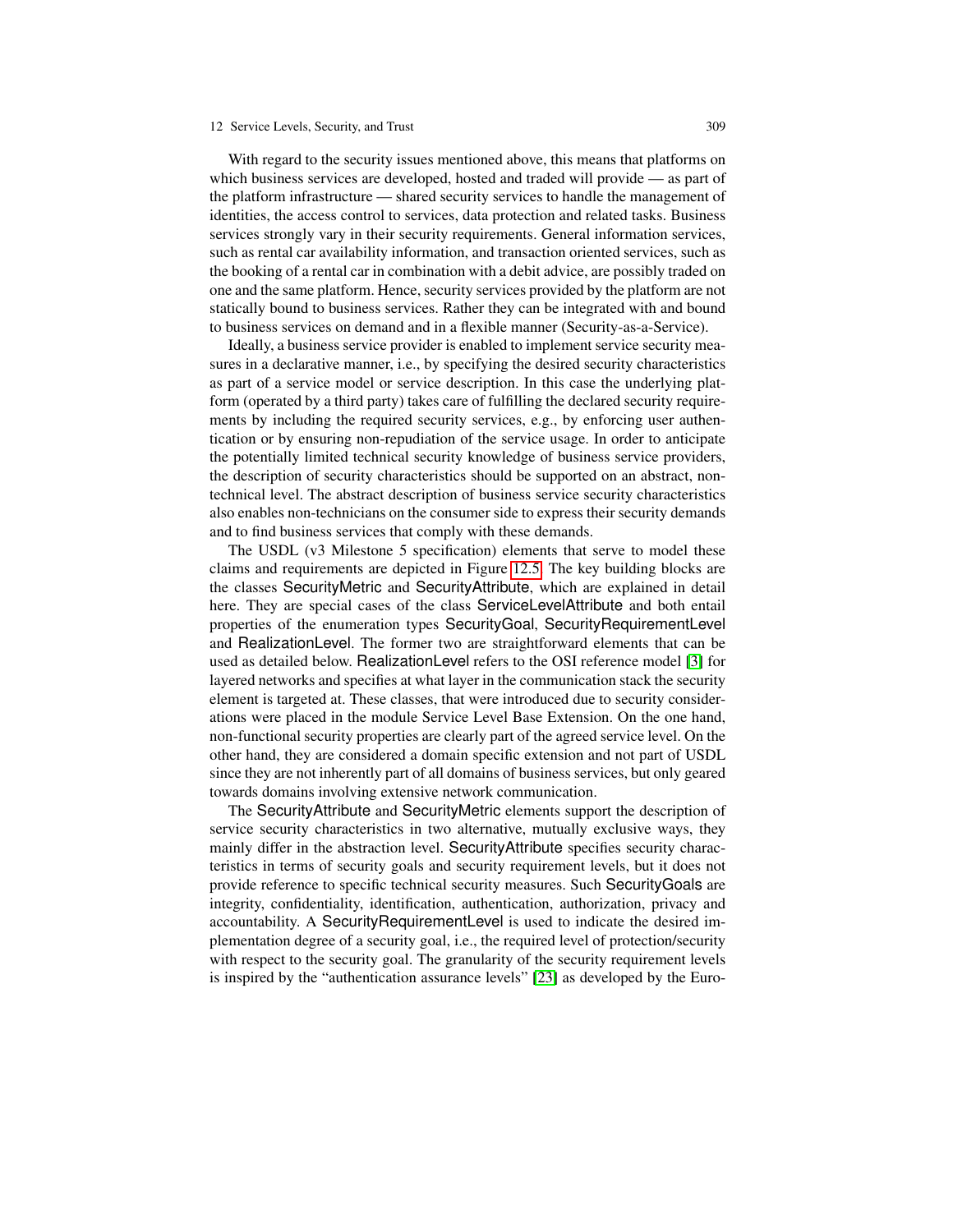

<span id="page-15-0"></span>Fig. 12.5 Model elements introduced for security infrastructure.

pean STORK<sup>4</sup> project. On the other hand, SecurityMetric describes the high level security goal, but also the specific security mechanism used to address this goal, possibly including values of parameters and/or pointers to concrete security policies written in a standard policy language, such as WS-Security, P3P, XACML.

USDL allows one to browse services, and select them according to their capabilities and features, and security features may be important criteria for such a choice. Thus, USDL elements for security can express claims and/or requirements about security properties, with information on protections that are enforced by the service provider. For example, a service provider may claim that the customer data remain confidential, but at the same time it may require that the consumer should support message encryption to send input data in a confidential way.

In the next subsections we will describe the two approaches in more detail.

# *[12.4.1](https://www.eid-stork.eu) SecurityAttribute*

Defining security characteristics in terms of security goals and requirement levels enables actors (on the provider as well as on the consumer side) who are not "techni-

<sup>4</sup> https://www.eid-stork.eu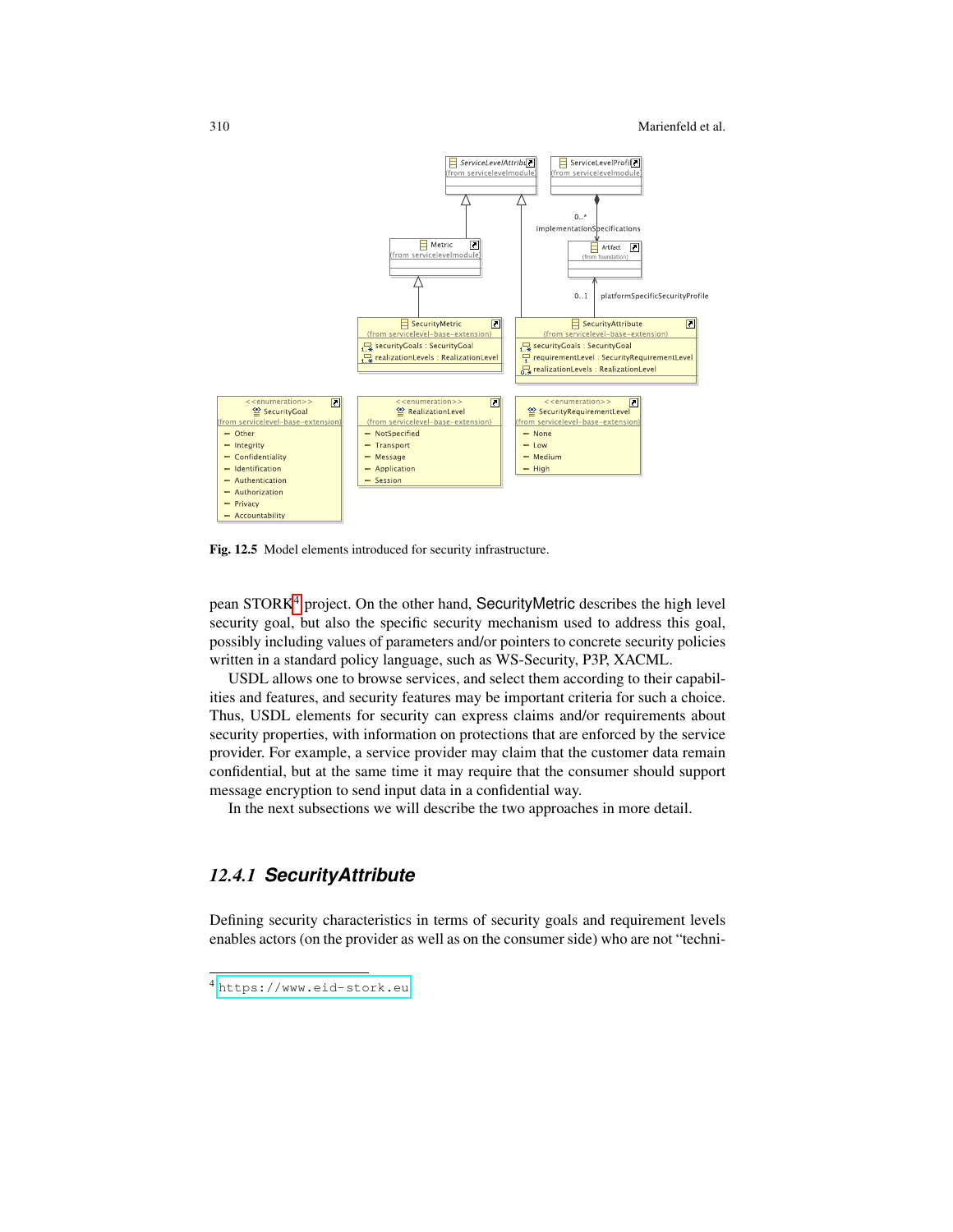#### 12 Service Levels, Security, and Trust 311

cal security experts," i.e., who are not familiar with, e.g., WS-Security policies [11] or XACML [16] statements, to express their security demands. These requirements are then interpreted in the context of the particular platform that provides access to the service, using a platform-specific security profile (additional service metadata). The platform may undertake the task of implementing the security goals at the desired requirement levels by generating appropriate technical security policies (e.g., WS-SecurityPolicy artifacts) and by involving suitable platform services that are handling authorization, authentication, encryption etc.

The platform operator may create a "platform-specific security profile" to specify the technical details on how a security goal is realized on a given platform. The platform-specific security profile maps security goals that are defined at certain security requirement levels to concrete security mechanisms and technical standards that are supported by the given platform. For example, a platform operator may map the security goal "Authentication" at the security requirement level "low" to a formal WS-SecurityPolicy statement which specifies that a "UsernameToken" with a "password digest" and a "creation time stamp" is required to be authenticated. The same security goal with the security requirement level "high" could, e.g., be mapped to a WS-SecurityPolicy statement demanding an "X.509-Token."

The security mechanisms as well as the mapping of security goals and requirement levels to security mechanisms and technical standards are likely to vary from platform to platform, depending on the application domain and on the technical security services and standards supported by the platform. For this reason, USDL does not prescribe the form or structure of a platform-specific security profile. It is simply referenced.

In summary, the specification of security requirement levels for security goals enables service providers to express business service security characteristics on a an abstract rather than on a technical level. The same applies to service consumers that may search for appropriate business services based on these abstract characteristics.

Th[e follo](#page-28-0)wing s[hort e](#page-28-0)xample further refines the 2PL Airline Manager (cf. Example 8 in Section 8.7, and illustrates the utilization of security attributes. The "2PL Airline Manager" provides two interfaces for *looking up rates* and *kicking-off shipments*. It was decided, that the operation "looking up rates" should be public, and therefore does not require any security characteristics; resulting in the USDL specification as outlined in Listing 12.2 on page 323: lines 28 to 48. Whereas the kick-off shipment requires medium Authentication and high Encryption, as it has to be kno[wn](#page-16-0), who initiated the shipment, and the data of the operation should be kept confidential.

<span id="page-16-0"></span>The service provider of the 2PL Airline Manager utilizes the "platform-specific [security profile," defined by the platform operator of the log](http://ontology.logistics_service.org/security/lso_profile123)istics marketplace. At first the service provider has to select the "platform-specific security profile," which is in this case an ontology.<sup>5</sup> Then, the service provider defines the desired security requirements by associating the adequate security goals with the correspondent

<sup>5</sup> Accessible via http://ontology.logistics\_service.org/security/lso\_ profile123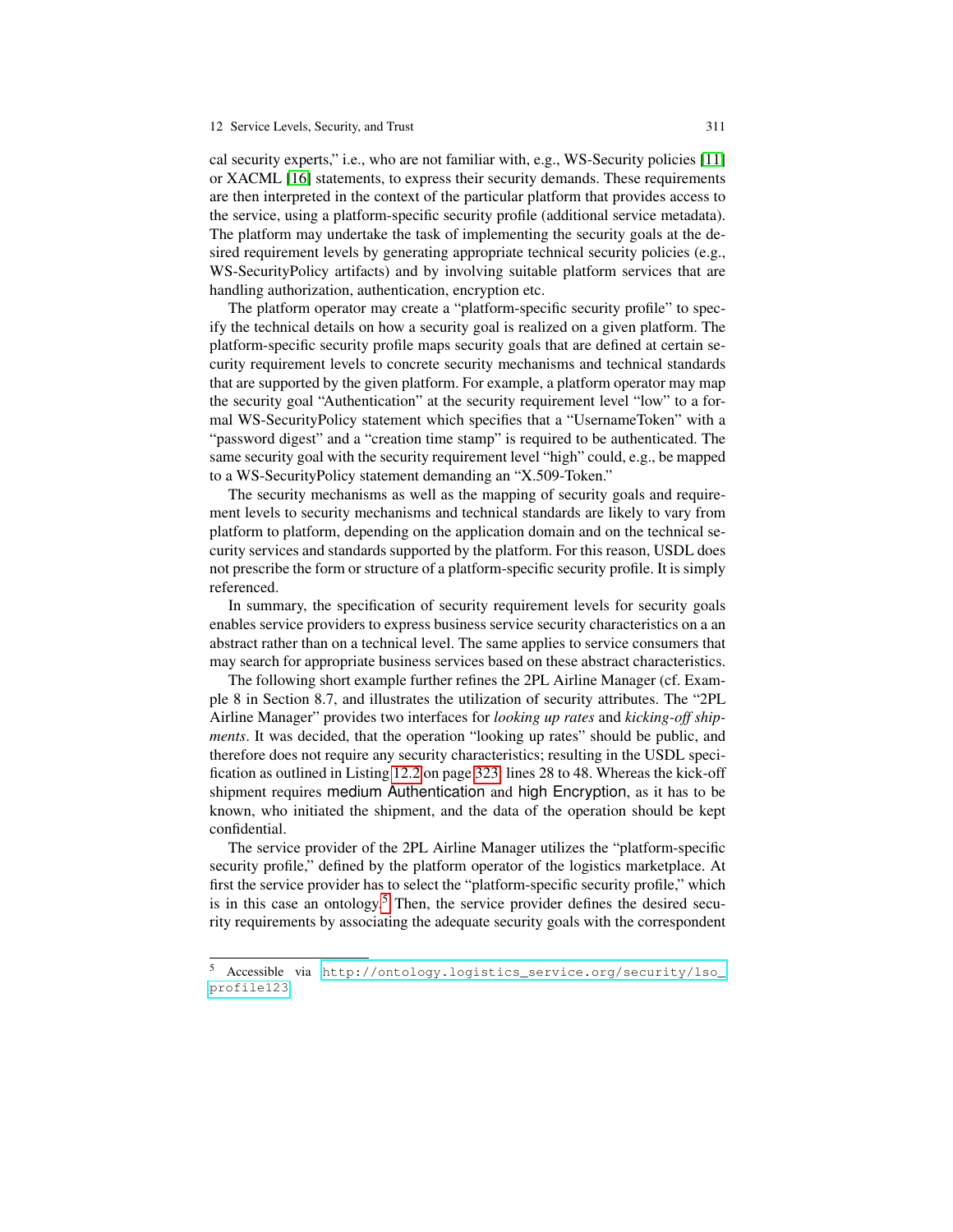security requirement levels (see Figure 12.6). The USDL serialization is also illustrated in Listing 12.2: lines 50 to 73.

| <b>Exervice Security</b>                                                                                    | The Service Level Security covers major aspects of service security to ensure the integrity, authenticity |
|-------------------------------------------------------------------------------------------------------------|-----------------------------------------------------------------------------------------------------------|
|                                                                                                             | and confidentiality of the provided service and the communication between the actors.                     |
| Security Profile:                                                                                           | http://ontology.logistics_service.org/security/lso_profile123<br>load                                     |
| $\blacktriangleright$ Identifiability                                                                       |                                                                                                           |
| Requirement Level:<br>Medium                                                                                | v                                                                                                         |
| <b>Authentication</b>                                                                                       |                                                                                                           |
| Requirement Level:                                                                                          | Medium                                                                                                    |
| Supported Mechanisms:                                                                                       | Username/Password Authentication (SAML)                                                                   |
| <b>Registration</b>                                                                                         |                                                                                                           |
| Requirement Level:                                                                                          | High                                                                                                      |
| Supported Mechanisms:                                                                                       | Remote Registration with German ID-Card (nPA)<br>Personal Registration with ID-Card                       |
|                                                                                                             |                                                                                                           |
|                                                                                                             |                                                                                                           |
|                                                                                                             |                                                                                                           |
| High                                                                                                        | v                                                                                                         |
|                                                                                                             |                                                                                                           |
| <b>AccessProtection</b><br>MessageSecurity<br>Requirement Level:<br><b>Encryption</b><br>Requirement Level: | High<br>v                                                                                                 |
|                                                                                                             | Encryption with AlgorithmSuite Basic256Sha256Rsa15                                                        |
|                                                                                                             |                                                                                                           |
| Supported Mechanisms:<br><b>Signature</b><br>Requirement Level:                                             | None                                                                                                      |
| Supported Mechanisms:                                                                                       | No Signature                                                                                              |
| <b>TransportSecurity</b>                                                                                    |                                                                                                           |

Fig. 12.6 Specifying security via SecurityAttributes with the USDL Editor (cf. Section 15.2.1).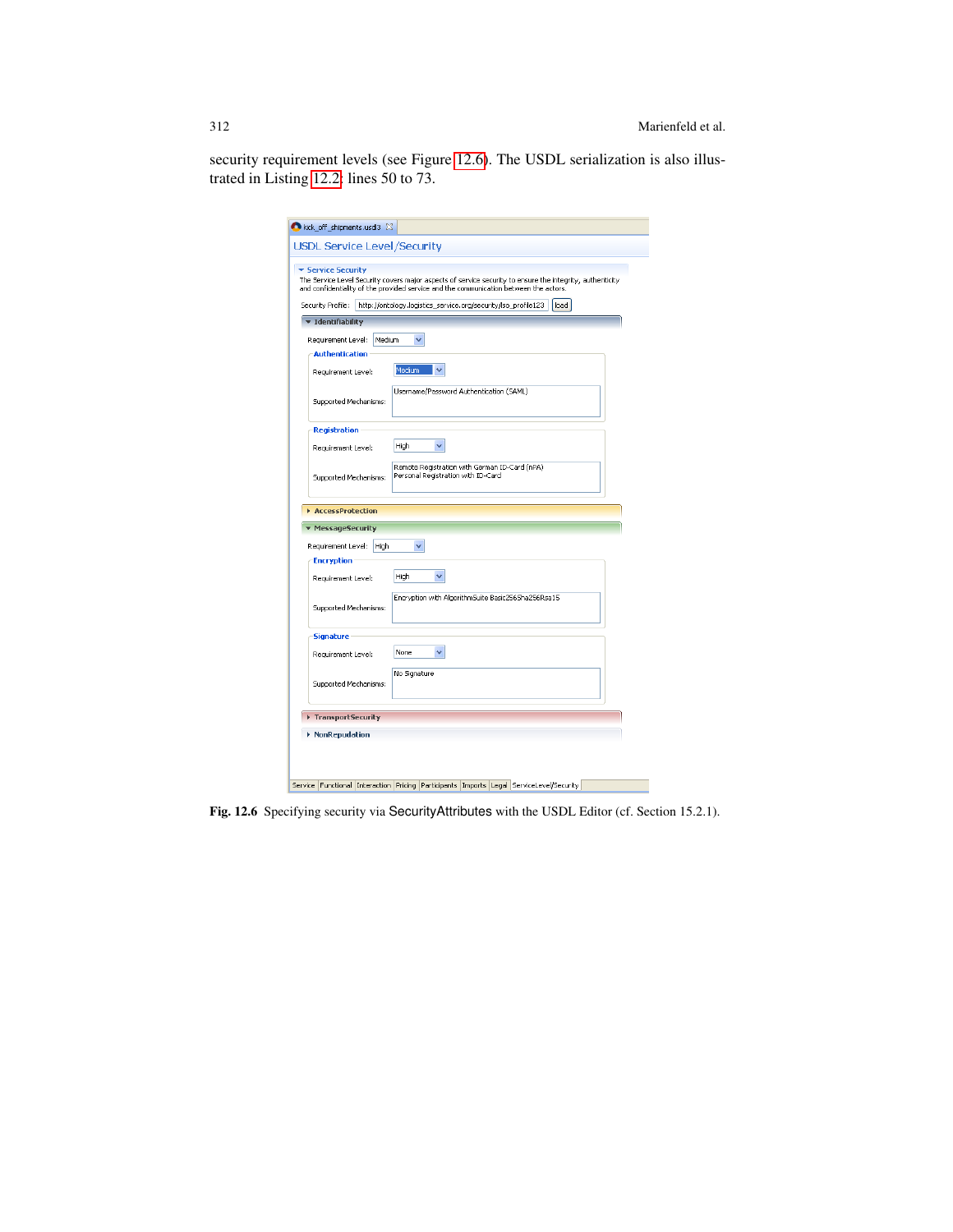### *12.4.2 SecurityMetric*

Similar to the SecurityAttribute element, the SecurityMetric element specifies both a SecurityGoal and a RealizationLevel, but does not feature a Security-RequirementLevel. Note that this is an alternative way to describe security requirements/claims, not intended to be used in combination with SecurityAttribute. Here, we do not need to express the requirement level, from low to high as in this approach we define more concrete security properties with link to technical artifacts. Security is then expressed in terms of concrete actions rather than an abstract level. Unlike SecurityAttribute, which only defines an abstract requirement level, the security metric enables a direct mapping with technical artifacts. A service provider can then specify some claims in terms of mechanism, such as internal procedure to erase Personally Identifiable Information after a certain amount of time to cover a privacy SecurityGoal. Also, the specifications to communicate with the service provider are no longer platform-specific, but rather described and decided when one operates service elicitation.

Having security described with technical artifacts allows actors that understand security protocols and standards to express their security demands in such terms. For example, during the matchmaking phase, a service consumer might restrict search to services that support data confidentiality at the application level through usage of a specific encryption algorithm. Prior to publishing the service, the provider defines which algorithms are accepted, such as AES and RSA for symmetric and asymmetric cryptography, and puts these capabilities in USDL. The consumer is then able to check which service is compatible with his requirements.

[Se](#page-30-0)curityMetric defines what the service provider c[laims](#page-15-0) or requires in terms of technical artifacts. As this element is mostly for automated services, we can foresee usage of this element for manual or semi-automated services, such as making sure in a parcel shipment service that the warehouse clerk sets the seal on the box and then signs the registry.

Listing 12.3 on page 325 is an instantiation of the model shown in Figure 12.5. It provides information for an automated service on how identity is managed to certify authentication and provide message encryption [to avo](#page-30-0)id leakage of data. The example is based on the example of the 2PL Airline Manager (cf. Section 8.7) where we try to specify more concrete mechanisms than previous section.

Instead of declaring the security level in an abstract way, we observe that the snippet gives us details about security mechanisms and goals. It automatically links security requirements with two external security policies, as outlined in Listing 12.3: lines 2 to 26. The first one is set to express encryption of a SOAP Body and the second adds support for SAML token for identity propagation, i.e., authentication. From line 35 to 38, we specify a protocol that is not an implementation specification. In our case, we introduce the HTTP Authentication scheme to express future usage of BASIC or DIGEST authentication. Then, lines 39 to 62 is the first block that expresses a concrete security mechanism. With the goal to describe authentication security at the session level, the block lists security mechanisms accepted by the service provider. Technologies can be linked coming from various sources, such as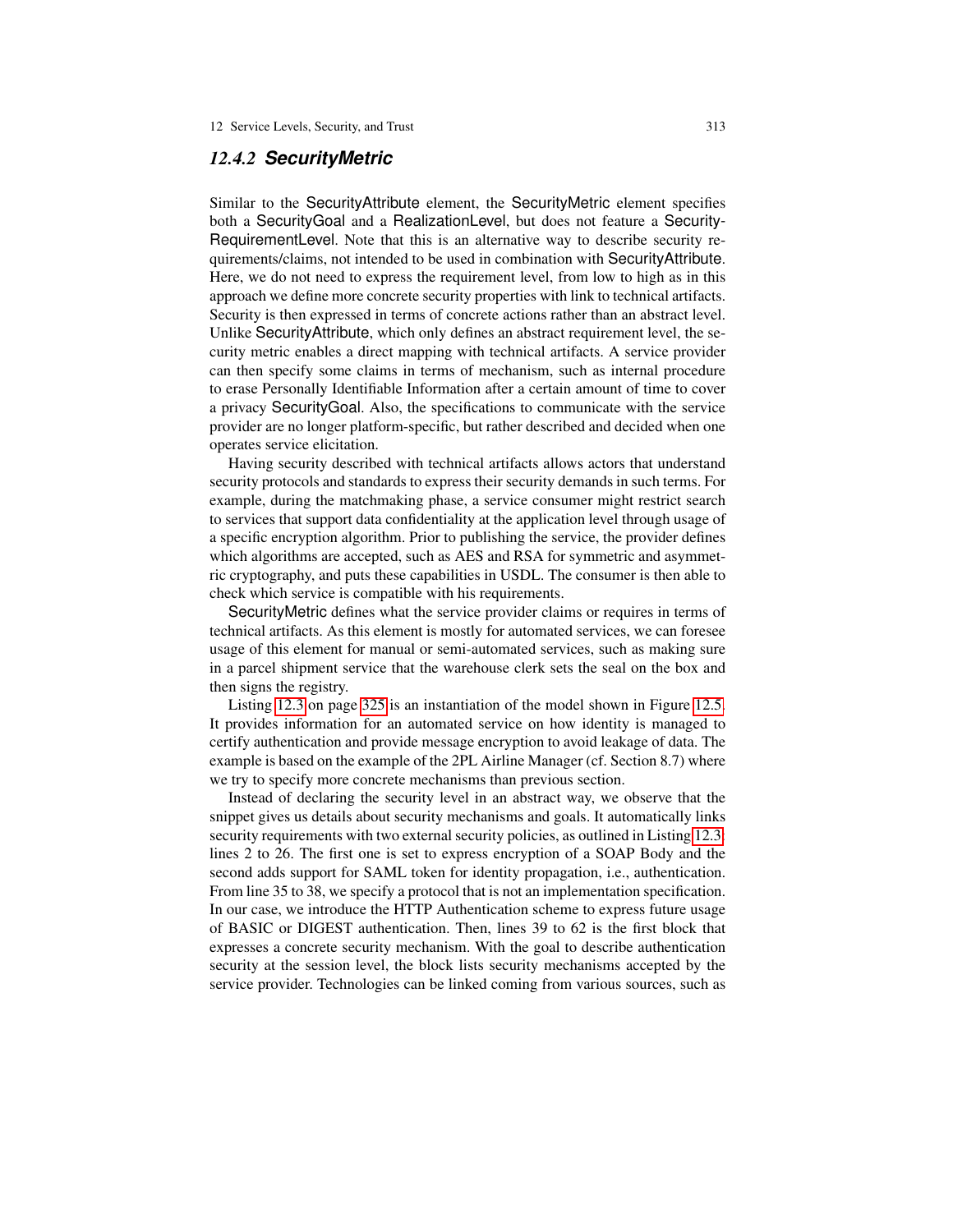<span id="page-19-0"></span>the reference to SAML Token coming from a WS-SecurityPolicy or from protocol documentation such as the HTTP Auth link. USDL provides expression logic to decide and restrict application of security mechanisms. The second block in lines 63 to 75 indicates the usage of message confidentiality and contains a summary of what is used. The service consumer is able to quickly understand the profile used by the service, and in case of further and detailed information he can consult directly the referenced security policy.

## 12.5 Trustworthiness of Service Provide[rs](#page-24-0)

In contrast to security measures, which are targeted at third party threats, trust considerations are concerned with the risk emanating from business partners, in particular, unknown service providers. Trust calculation in this field evaluates which of the suitable providers is most likely to actually deliver what was promised [7]. This definition of trust is in line with Marsh's dissertation thesis [15], viz., the earliest transfer of the concept from humanities to computer sciences. He defines trust as the confidence towards a decision that entails obvious risks.

In an Internet of Services environment, where automatic, manual, and hybrid services are traded, there are three conceivable sources that can be considered to estimate the amount of a trust a consumer should put into a particular offering. The actual calculation of a trust score depends highly on the domain and the consumers preferences, but in any domain and for any user, the following categories apply.

The first source is provider and service information supplied by the provider himself. This is precisely the data covered in a USDL service description. It can safely be called *objective*, since any [piece of](#page-21-0) information can, at least in theory, be verified by a neutral third party. This type of source is dealt with in the following section.

As opposed to the objective data of the service description, trust can be based on subjective data, i.e., feedback of other users. The connection of USDL with this reputation-based trust is discussed in the subsequent Section 12.5.2.

The third possibility for service seekers to judge trustworthiness is run time data, i.e., the information that the service platform collects about providers, offerings and invocations as they are delivered over time. This material, however, is out of scope of the static service description which is the purpose of USDL.

#### *12.5.1 Trust Directly Based in Service Description*

The USDL service description may offer various cues for confidence in a service offering. In Chapter 13, the class Certification is introduced (see also Figure 12.7). By asking neutral third parties to issue certificates about agents or a resources a provider can establish trustworthiness. Straightforward examples for such are Trust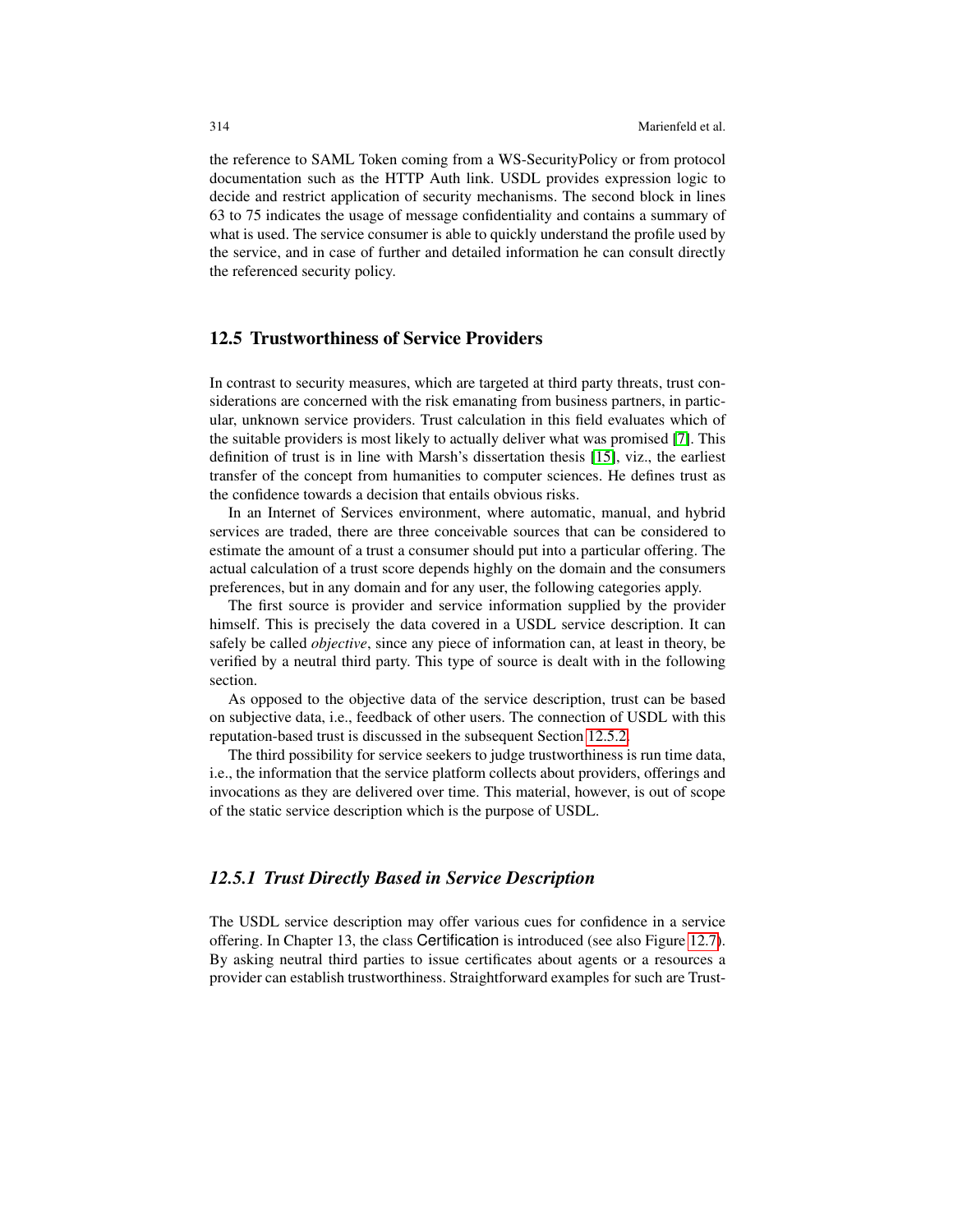12 Service Levels, Security, and Trust 315

edShops<sup>6</sup> and organic food.<sup>7</sup> Ratings issued by agencies can also be modeled using the Certification class, such as Skytrax's World Airline Star Rating<sup>8</sup> or the stars of the European Hotelstars Union.<sup>9</sup>



Fig. 12.7 Class Certification.

Inside the framework of USDL, there is no way to ensure that only rightful certifications are claimed. Nevertheless, it is reasonable to trust the claim of the certification as much as one trusts the neutral party that supposedly issued it: to make sure that no one falsely shows certificates is of vital business interest to the respective rating agencies and USDL makes it easy for them to scan for abuses. For example, TrustedShops can easily check if everyone referencing them actually shows in their files. Since we are dealing with an electronic market place and formalized service descriptions, this is much easier than in the case of physical shops that hang up physical documents.

Apart from these explicit trust cues, there is a range of USDL elements that implicitly induce some amount of trustworthiness. An example for this is the physical [location of](http://www.trustedshops.de) a provider. In the logistics domain, a courier company looking for an [ocean car](http://www.bio-siegel.de)rier may not strictly require that it be based in a certain country, but it may [find EU based carriers more trustworthy than](http://www.airlinequality.com/StarRanking/ranking.htm) American competitors. Likewise the [attribute](http://www.hotelstars.eu) yearOfFounding in class Organization can contribute to the trust calculation. Beyond these there are various pieces of information contained in the USDL

<sup>6</sup> http://www.trustedshops.de

<sup>7</sup> http://www.bio-siegel.de

<sup>8</sup> http://www.airlinequality.com/StarRanking/ranking.htm

<sup>9</sup> http://www.hotelstars.eu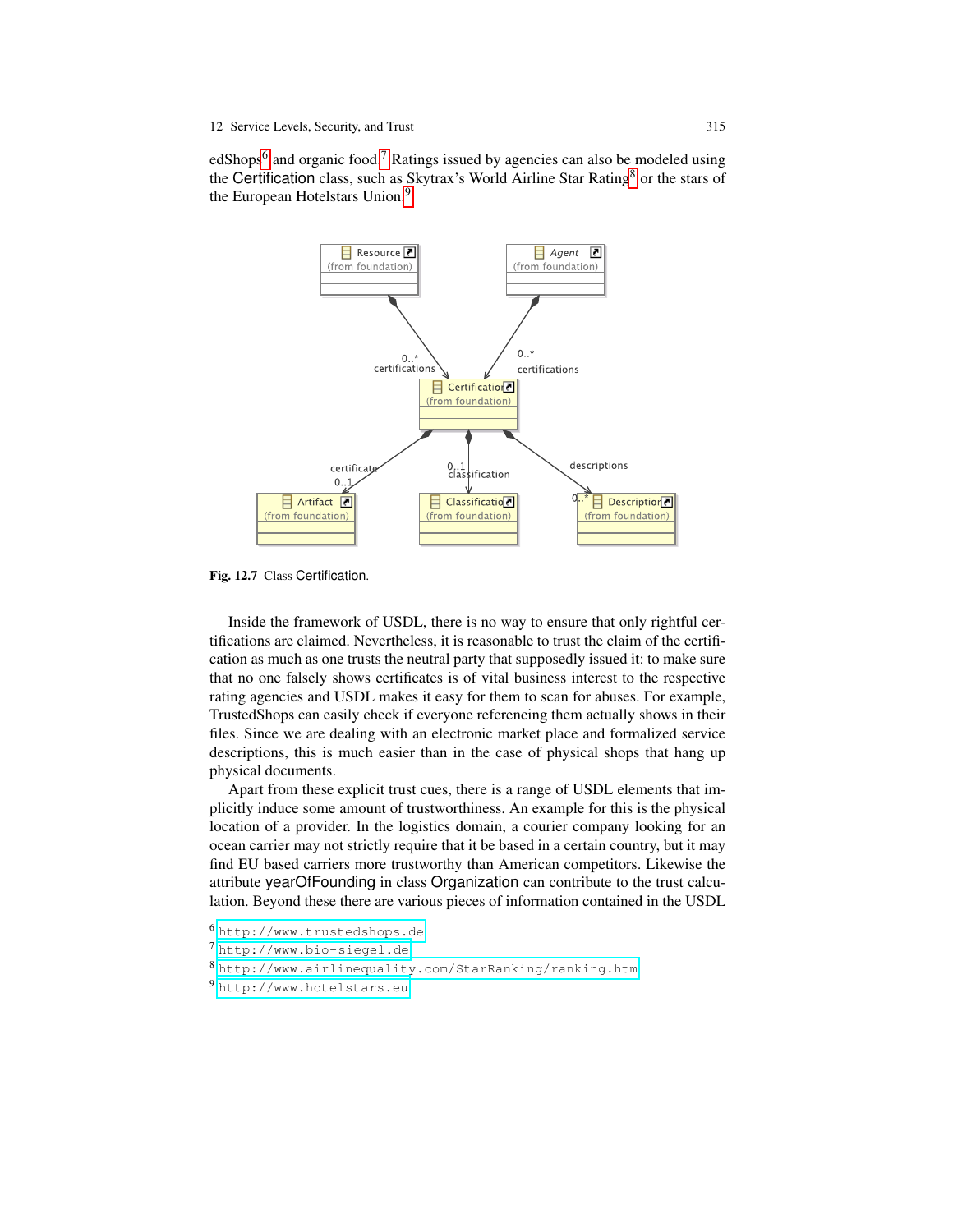description, that can be exploited for trust calculation. However, that calculation depends highly on the domain and on consumer preferences and is therefore out of the scope of this book. In the THESEUS/TEXO project, we realized a sample trust prediction for a car rental scenario [10] based among on USDL data. Similar to certification, all this information is provider supplied and hence questionable. So reasonable trust preferences put more weight on such certain elements; namely those that are likely to be audited by a relevant actor, who has a natural incentive. The location, for example, is most likely to be checked by the service market place operator.

On a conceptual level, a clear distinction can be made between two classes of USDL items: on the one hand, items that imply how well an offering matches the demand of a service seeker. On the other hand, items that assures confidence in the provider. An example of the former is the price, the latter could be a certificate. In practice, however, the line is blurry, certain elements can easily appeal to both the liking and the trusting of a service seeker. Imagine a traveler looking for a hotel: A two-star cuisine may not be a requirement, yet its presence can be interpreted as a sign of overall reliability. In other circumstances one piece of information can even contribute in a contradictory way to preference and reliability. To illustrate this, let us consider a 3PL courier company (cf. running example from Chapter 8) that seeks an airline service. Given their functional parameters such as origin, destination, dates, weight, etc. there might be ten airlines offering that particular service at a particular price. Now, while a lower price is quite to the liking of the seeker, a fee lower than half the mean price may be a cue to distrust that provider.

#### <span id="page-21-0"></span>*1[2.5.](#page-25-1)2 Using the Service Description to Har[ness](#page-25-2) User Ratings*

A different approach to evaluate the trustworthiness of a provider is to consider his reputation, i.e., the reported experience of other users. This field is currently still under investigation and a recent overview about reputatio[n i](#page-24-7)n service-oriented environments is provided in [13]. The essential idea is that of wisdom of crowds [22]: the more users report on a given provider, the better his reputation predicts his behavior. Additionally, and in contrast to the static data mentioned in the previous section, a reputation system makes white-washing difficult, i.e., the cost of building up a trusted profile can stop malicious providers from cheating with fresh accounts [4].

The actual reputation can obviously not be part of a static USDL service description, since it is highly dynamic. Nevertheless, USDL can be used to remedy some of the problems often encountered in reputation systems.

In many domains a simple measure of how happy a consumer was with a service is too undifferentiated. This also applies if the rating system is used for other purposes than trust calculation. For instance, providers want specific aspects of their services rated to guide their innovation process. As these two were the main applications for feedback information foreseen by the USDL meta-modelers, the elements discussed here cater for the needs of both. Consequently, a framework for evaluat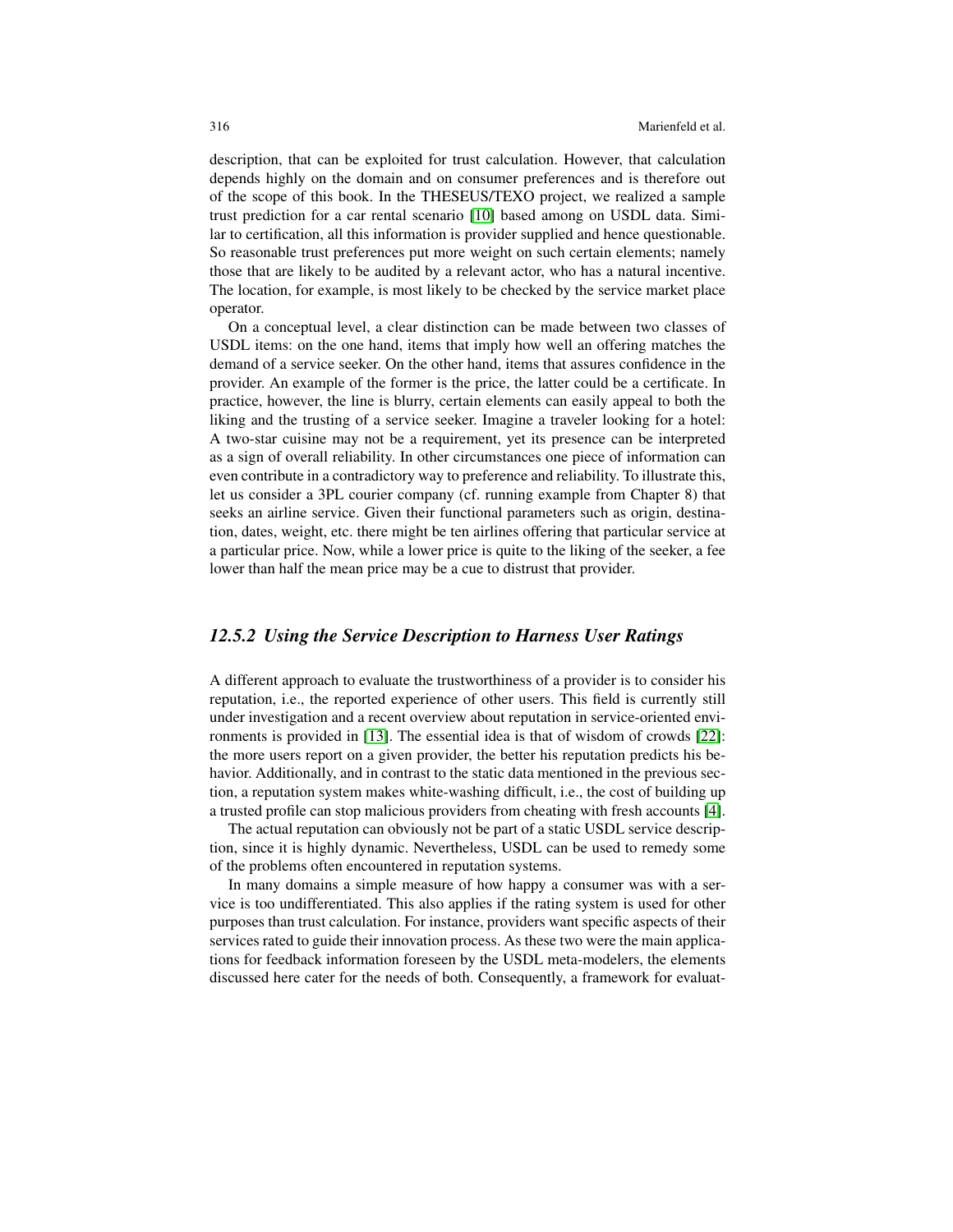ing specific aspects of a service or provider is needed. Moreover, domain specific scales may be necessary, wherever [a si](#page-25-3)mple five star scale is insufficient. On the other hand, there is a mechanism that ensures that comparable services can be rated in a consistent way. Otherwise, providers would make their offering ratable only in those categories where they excel.

In order to meet the requirement of *Extensibility* (cf. Section 8.3.1.4) a complete feedback meta-model was developed in THESEUS/TEXO [14], that allows for the definition of a hierarchy of rating aspects on a corresponding scale. Since that metamodel is not specific to the realm of services, but could also be used for products, it was not incorporated in USDL. Instead, instances of the feedback meta-model can be referenced using the USDL class Artifact.

The interlinking of feedback with relevant USDL classes is depicted in Figure 12.8. Essentially, the relation feedbackModels adds 0 to *n* feedback model Artifacts to NetworkProvisionedEntity, AbstractService and Agent. Service-Bundle and Service inherit the link from NetworkProvisionedEntity and they represent the core objects to be rated. By means of the super class Agent, USDL users can describe how Persons and Organizations can be rated. The class AbstractService deserves a more detailed discussion.



Fig. 12.8 Model elements introduced for a feedback infrastructure.

The feedback models attached to AbstractService enable consist rating schemes across similar services across multiple providers. A domain knowledgeable authority such as the service market place platform operator can define AbstractServices and specify how instances of these are to be evaluated. Concrete services claim to implement a given AbstractService in order to be suggested to seekers of this kind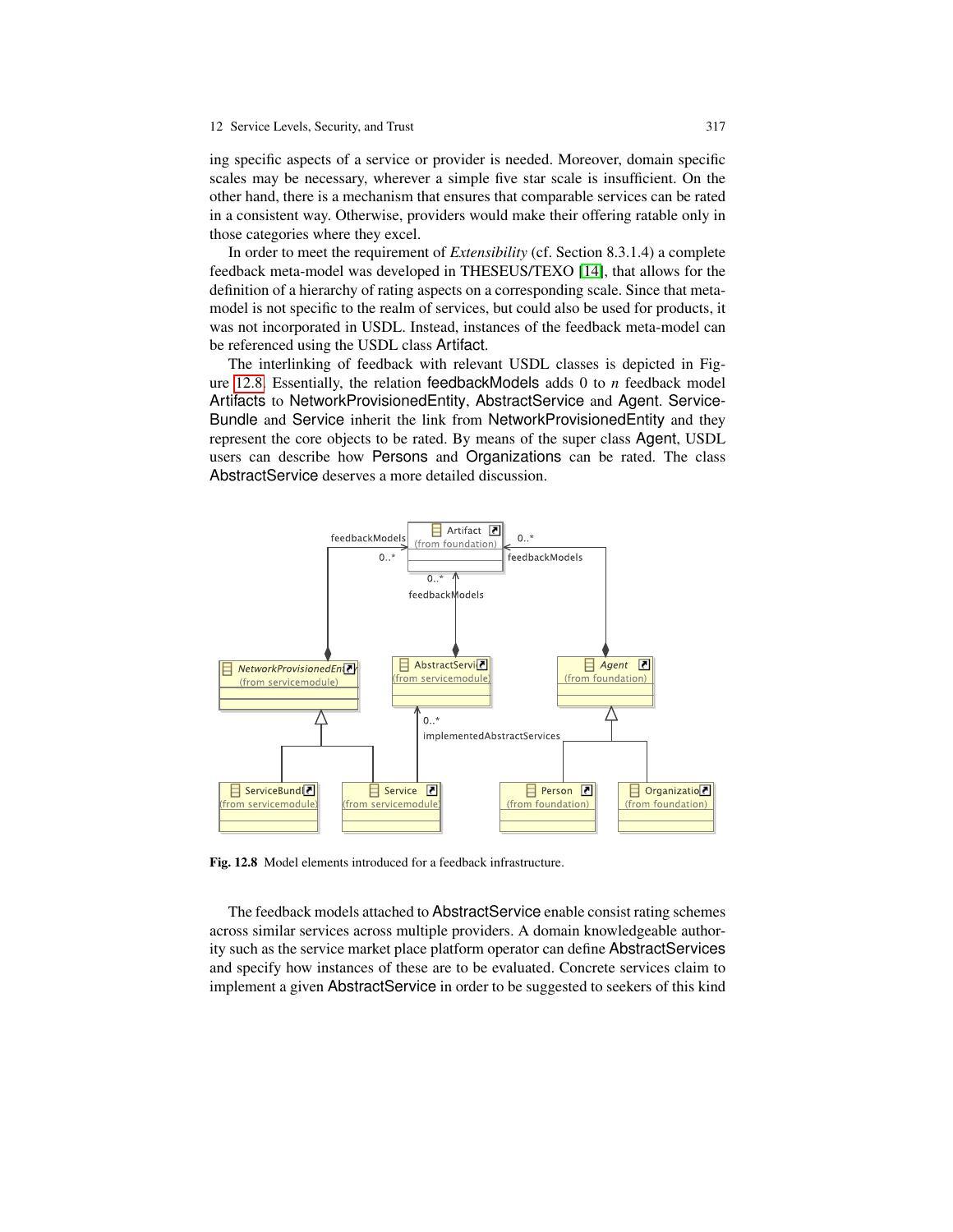of offering. By that they automatically are subject to the rating scheme attached to the abstract one, and hence all competing services are guaranteed to sharing the most important evaluation aspects for this kind of offering. Moreover, providers can attach further rating models inside their USDL description to get a more detailed feedback on their performance.

To illustrate this, let us consider an example. We chose a domain where most principals are unknown to each other, and hence must base their trust on other consumers' rating. This diverges from the running example where principals are most likely to have some past interaction and do not have to rely on third party opinions. Consider a service market that trades automotive services. The platform host would reasonably create an AbstractService "car repair" and link it up with a feedback model that covers at least "quality of repair" and "speed of repair." Thus, all providers that want to be taken into account when a car repair is wanted, must reference this AbstractService and can therefore automatically be evaluated in these two most relevant categories. This in turn leads to a consistent reputation landscape of car repair services, which is suitable for service seekers to base their trust on.

## <span id="page-23-0"></span>12.6 Conclusion

In this chapter we presented an overview of existing approaches to model service levels with an extra glimpse on security specific languages. Building on that, we described how USDL addresses existing gaps, followed by a discussion of how the Service Level Module in constructed and how it relates to other USDL elements. Again, special care was taken to discuss how security properties are covered in USDL. Namely, USDL allows service providers to specify security offerings and state their security requirements.

Subsequently, we explained the USDL meta-model elements that are related to security and trust in detail. Most notably the classes SecurityAttribute and SecurityMetric for specifying security goals either on a high level or on a technical level, respectively. The relation feedbackModel was introduced explicitly to facilitate trust calculation. It associates services with rating schemes. Additionally, we surveyed preexisting USDL elements that offer cues for trust estimation.

We decided that trust and security elements do not form a USDL module of their own, since they do not represent a group of functional elements. They rather form part of the Service Level Module which host most non-functional properties.

Based on the foundations laid out in this chapter, we see several lines of future work: First, the discussed security properties are on a merely technical level and are not well suited for describing security properties on a more abstract, i.e., business level. On a business level, users usually do not want to specify properties such as Confidentiality or Authorization. Instead, they want to specify more abstract properties such as "comply to the following regulations" or "it is only allowed to share this data between the following parties." Supporting such high-level specifications requires, on the one hand, to link the security extension with the Legal Module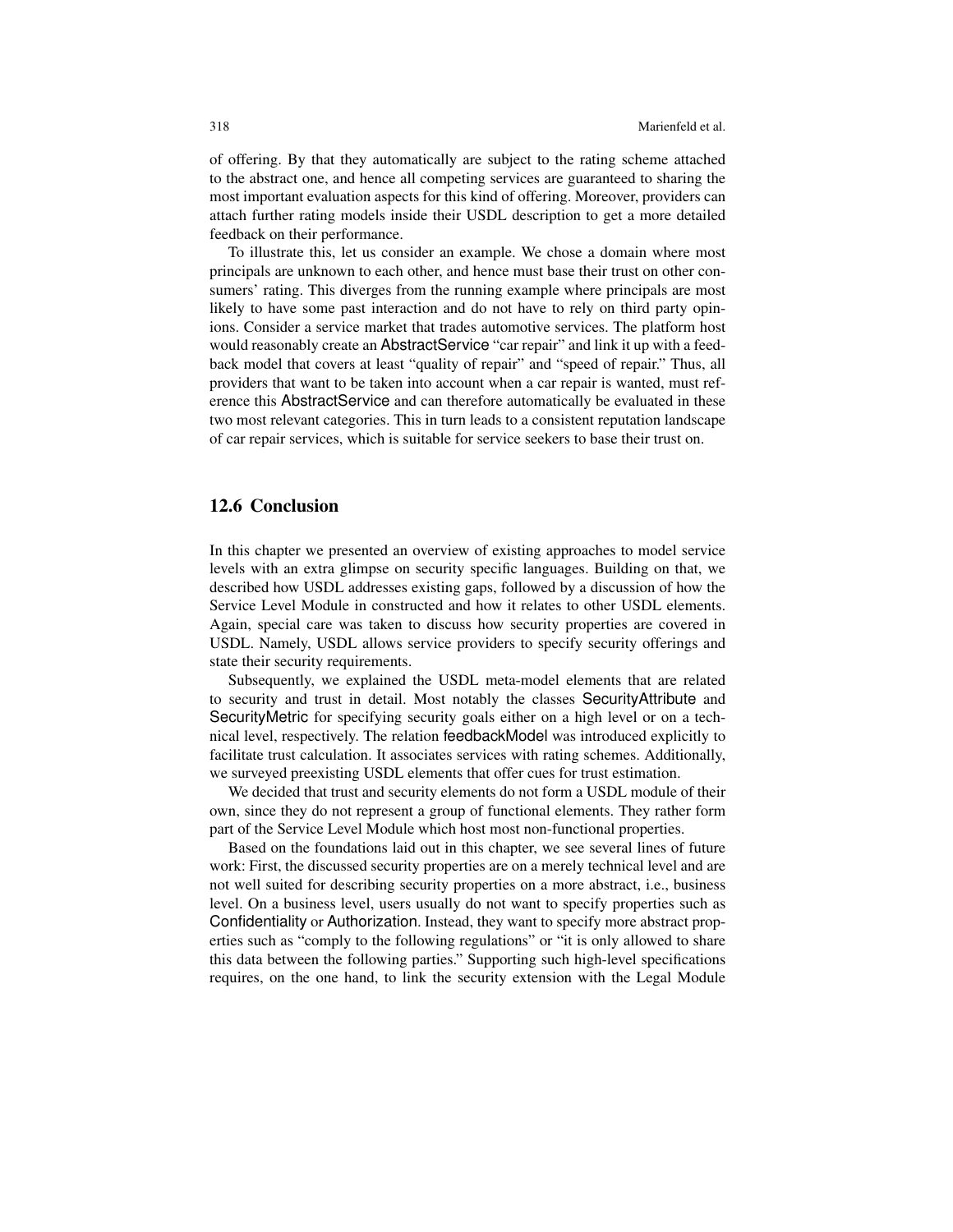(see Chapter 10). This allows for an extensive support of legal compliance regulations such as the Sarbanes-Oxley Act [20] in the financial industry or HIPAA [6] in the health care industry. Supporting such legal compliance regulations is particular challenging as they combine legal requirements based on abstract concepts with technical security and privacy aspects. On the other hand, this requires a process for mapping high-level requirements to technical realizations of those requirements and, thus, allow business experts and security experts to work together for providing secure, trustworthy, and compliant applications on top of the Internet of Services. Second, we plan to provide extensions that serve domain specific needs, e.g., that allow for describing advanced access control or privacy needs in the health care domain. The reader interested in a detailed description of such requirements is, e.g., referred to the documents describing the security requirements England's National Programme for Information Technology (NPfIT) of the National Health Service (NHS) [18, 19]. Third, we plan to empirically evaluate the concepts introduced here, i.e., to investigate how well they help to describe and trade business services.

## <span id="page-24-5"></span><span id="page-24-2"></span>References

- 1. A. Andrieux, K. Czajkowski, A. Dan, et al. Web services agreement specification (ws-agreement). Technical report, OpenGridForum, 2007. http://www.ogf.org/ documents/GFD.107.pdf.
- <span id="page-24-7"></span>2. M. G. Buscemi and U. Montanari. Cc-pi: A constraint-based language for specifying service level agreements. In *Programming Languages and Systems, 16th European Symposium on Programming*, pages 18–32. Springer, 2007.
- <span id="page-24-1"></span>3. J. Day and H. Zimmermann. The OSI [Reference Model.](http://www.cms.hhs.gov/HIPAAGenInfo/) *Proceedings of the IEEE*, 71(12):1334–1340, Dec. 1983.
- <span id="page-24-0"></span>4. [M. F](http://www.cms.hhs.gov/HIPAAGenInfo/)eldman and J. Chuang. The Evolution of Cooperation under Cheap Pseudonyms. In *7th IEEE International Conference on E-Commerce Technology (CEC)*, pages 284–291, München, jul 2005. IEEE Computer Society.
- <span id="page-24-4"></span>5. D. Gregg and S. Walczak. The relationship between website quality, trust and price premiums at online auctions. *Electronic Commerce Research*, 10:1–25, 2010.
- <span id="page-24-3"></span>6. HIPAA. Health Insurance Portability and Accountability Act of 1996. http://www.cms. hhs.gov/HIPAAGenInfo/, 1996.
- 7. A. Jøsang, R. Ismail, and C. Boyd. A survey of trust and reputation systems for online service provision. *Decision Support Systems*, 43(2):618–644, 2007.
- <span id="page-24-6"></span>8. K. Kearney, F. Torelli, and C. Kotsokalis. SLA\*: An Abstract Syntax for Service Level Agreements. In *Proceedings of IE[EE Grid2010 conference; Service L](http://docs.oasis-open.org/ws-sx/ws-securitypolicy/v1.3/os/ws-securitypolicy-1.3-spec-os.html)evel Agreements in Grids Workshop*, Brussels, 2010.
- 9. [D. D. Lamanna, J. Skene, and W. Emmerich. Slang: A language](http://docs.oasis-open.org/ws-sx/ws-securitypolicy/v1.3/os/ws-securitypolicy-1.3-spec-os.html) for defining service level agreements. In *Future Trends in Distributed Computing Systems*, pages 100–106. IEEE Computer Society, 2003.
- 10. E. Lapi, E. Höfig, and [F. Marienfeld. THESEUS/TEXO Consortiu](http://www.research.ibm.com/wsla/WSLASpecV1-20030128.pdf)m: TRICE Deliverable E4 [– Demonstrator](http://www.research.ibm.com/wsla/WSLASpecV1-20030128.pdf) Based on TEXO Platform, Feb. 2011.
- 11. K. Lawrence, C. Kaler, and al. Ws-securitypolicy 1.3. http://docs.oasis-open. org/ws-sx/ws-securitypolicy/v1.3/os/ws-securitypolicy-1. 3-spec-os.html, 2009.
- 12. H. Ludwig, A. Keller, A. Dan, et al. Web service level agreement (wsla) language specification. Technical report, IBM Research, 2003. http://www.research.ibm.com/ wsla/WSLASpecV1-20030128.pdf.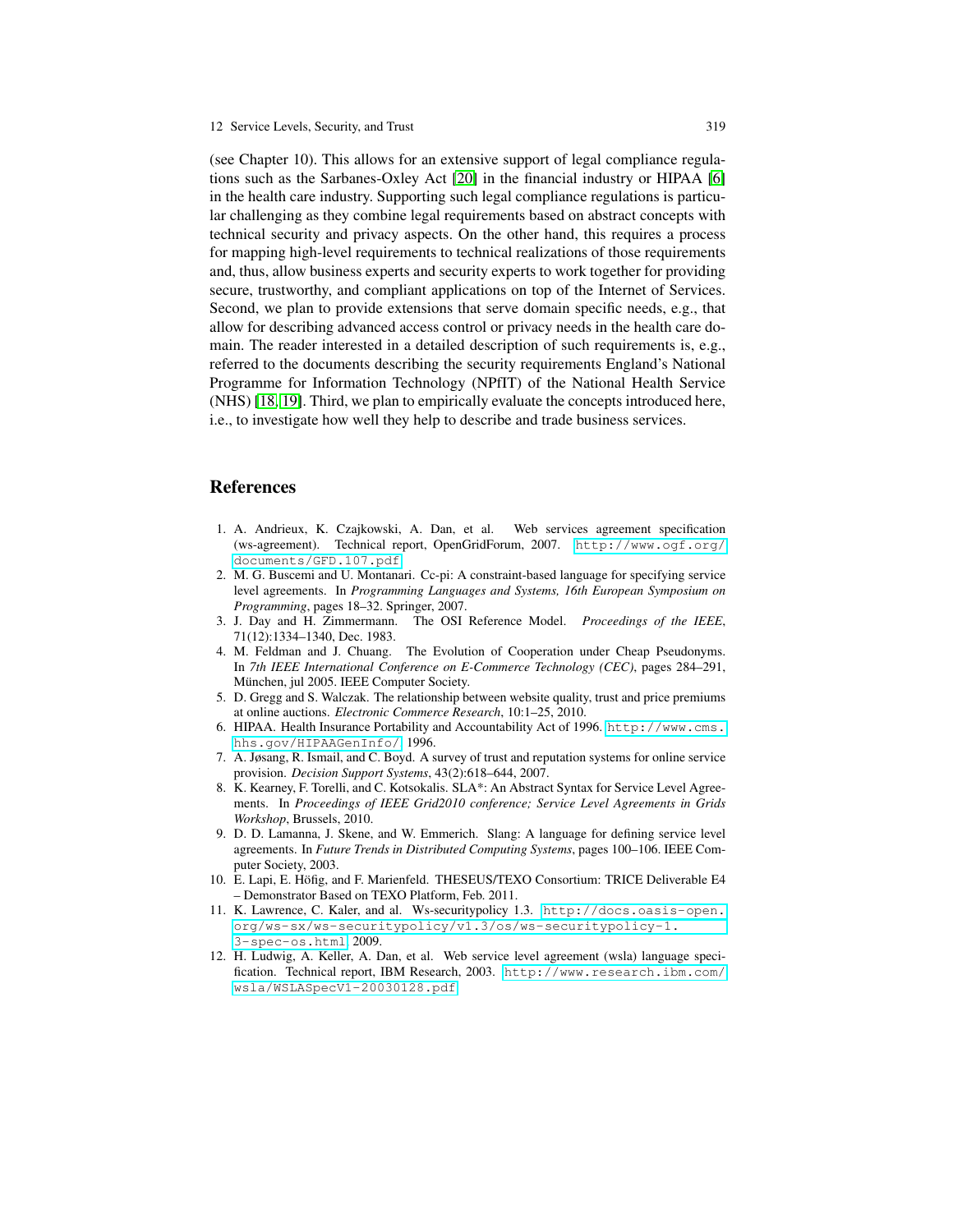- 13. Z. Malik and A. Bouguettaya. *Trust Management for Service-Oriented Environments*. [Springer US, 2009.](http://docs.oasis-open.org/xacml/2.0/access_control-xacml-2.0-core-spec-os.pdfl)
- [14.](http://docs.oasis-open.org/xacml/2.0/access_control-xacml-2.0-core-spec-os.pdfl) F. Marienfeld, E. Höfig, and E. Lapi. THESEUS/TEXO Consortium: TRICE Deliverable E2 – Extension of USDL with Trust and Quality Criteria, Feb. 2011.
- 15. S. P. Marsh. *Formalising Trust as a Computational Concept*. PhD Thesis, University of Stirling, 1994.
- 16. T. Moses. eXtensible Access Control Markup Language(XACML) Version 2.0. http://docs.oasis-open.org/xacml[/2.0/access\\_c](http://www.connectingforhealth.nhs.uk/systemsandservices/infogov/)ontrol-xacml-2. [0-core-spec-os.pdfl](http://www.connectingforhealth.nhs.uk/systemsandservices/infogov/), 2005.
- 17. L. Nixon, D. Lambert, A. Filipowska, and E. Simperl. Future of the Internet of Services for Industry: the ServiceWeb 3.0 Roadmap. *Future Internet Assembly (FIA 2009)*, 2009.
- [1](http://sla-at-soi.eu)8. D. of Health. The Care Record Guarantee. Our Guarantee [for NHS](http://sla-at-soi.eu) Care Records in England. Technical report, Department of Health, 2009.
- <span id="page-25-2"></span><span id="page-25-0"></span>19. D. of Health. Information Governance (IG) Concepts, 2010. http://www. connectingforhealth.nhs.uk/systemsandservices/infogov/.
- 20. P. Sarbanes, G. Ox[ley, et al. Sarbanes-Oxley Act of 2002. 107th C](https://www.eid-stork.eu/index.php?option=com_processes&Itemid=&act=streamDocument&did=579)ongress Report, House of [Representatives, 2nd Session, 107–610, 2002.](https://www.eid-stork.eu/index.php?option=com_processes&Itemid=&act=streamDocument&did=579)
- 21. F. I. P. SLA@SOI. Empowering the service industry with sla-aware infrastructures. http: //sla-at-soi.eu.
- 22. J. Surowiecki. *The Wisdom of Crowds*. Doubleday, 2004.
- 23. the STORK-eid Consortium. STORK Deliverable D2.1 Framework Mapping of Technical/Organisational Issues to a Quality Scheme. https://www.eid-stork.eu/index. php?option=com\_processes&Itemid=&act=streamDocument&did=579, 2011.
- 24. S. Venugopal, X. Chu, and R. Buyya. A Negotiation Mechanism for Advance Resource Reservations Using the Alternate Offers Protocol. In *16th International Workshop on Quality of Service*, pages 40–49, june 2008.

## Listings

|  |  | Listing 12.1 USDL Service Level Agreement sample |  |
|--|--|--------------------------------------------------|--|
|--|--|--------------------------------------------------|--|

| 1              | <identifiableelement xsi:type="service:Service"></identifiableelement>        |
|----------------|-------------------------------------------------------------------------------|
| 2              |                                                                               |
| 3              | $\langle$ context V ariables $>$                                              |
| $\overline{4}$ | $\leq$ - variable for expected duration of delivery in weeks,                 |
| 5              | $default: 1 week \rightarrow$                                                 |
| 6              | $\langle$ variableDeclaration xsi:id="varExpDelDuration">                     |
| $\overline{7}$ | $<$ name $>$                                                                  |
| 8              | $\langle$ value $\rangle$ expectedDeliveryDuration $\langle$ /value $\rangle$ |
| 9              | $\langle$ type $\rangle$ name $\langle$ /type $\rangle$                       |
| 10             | $<$ /name $>$                                                                 |
| 11             | $\langle$ defaultValue $>1$ $\langle$ /defaultValue $>$                       |
| 12             | $lt$ vpe $Reference$                                                          |
| 13             | $\langle$ classification System ID $>$ http://www.internet-of-services.com/   |
| 14             | $s$ erviceTypes $\langle$ /classificationSystemID $\rangle$                   |
| 15             | $\langle class ID \rangle$ duration_week $\langle class ID \rangle$           |
| 16             | $\langle \text{unitSymbol} \rangle$ wk $\langle \text{unitSymbol} \rangle$    |
| 17             | $<$ descriptions $>$                                                          |
| 18             | $<$ description $>$                                                           |
| 19             | $\langle$ value $\rangle$ duration in weeks $\langle$ /value $\rangle$        |
| 20             | $\langle$ type $\rangle$ freetextShort $\langle$ /type $\rangle$              |
| 21             | $\langle$ language $\rangle$ en $\langle$ /language $\rangle$                 |
| 22             | $\langle$ /description $\rangle$                                              |
| 23             | $\langle$ /descriptions>                                                      |
| 24             | $\langle$ /typeReference>                                                     |

<span id="page-25-3"></span><span id="page-25-1"></span>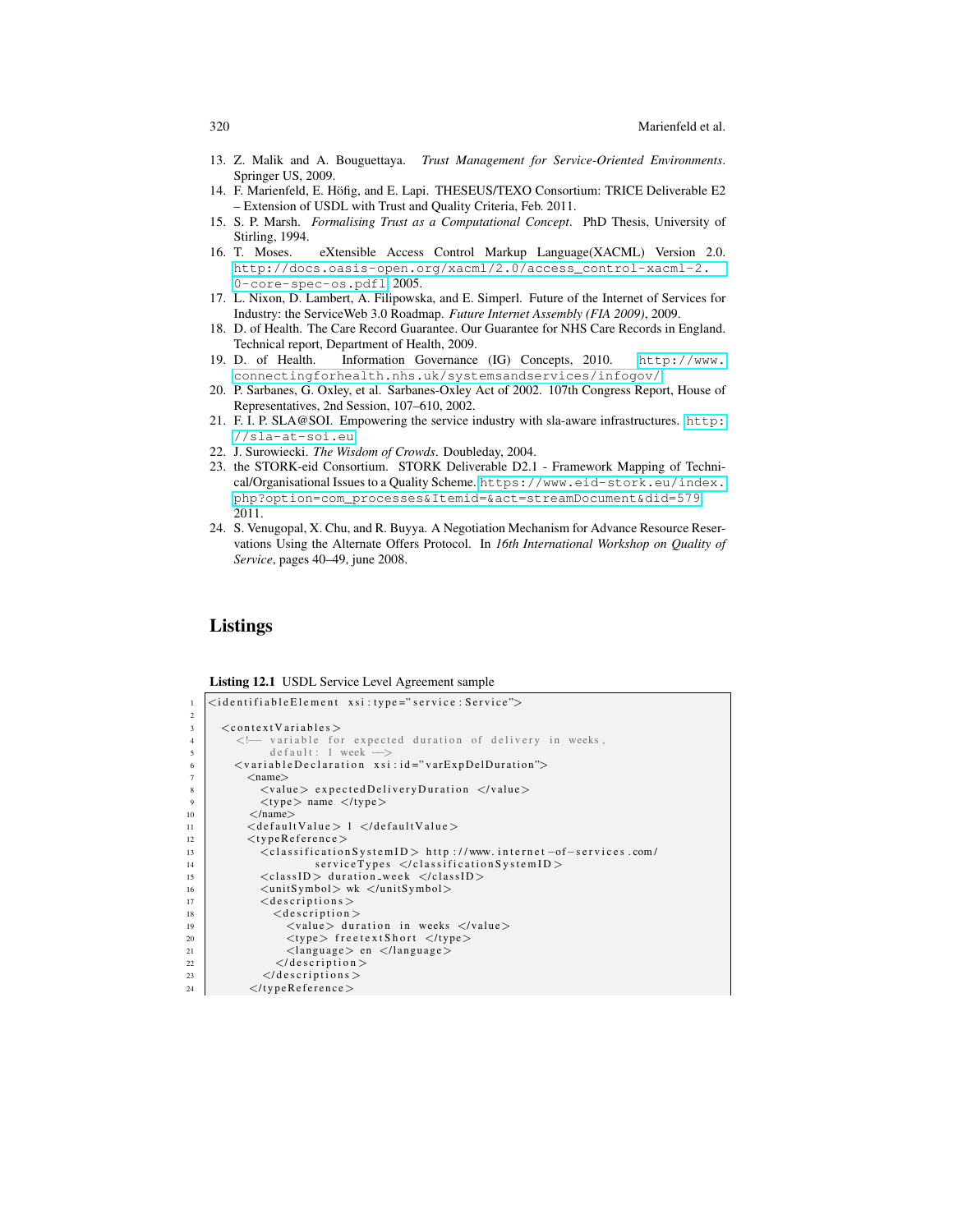$27$ 

30

32

37

46

48

53

84

87

```
25 \langle/variableDeclaration >
     \langle/contextVariables >
28 | \les ervice Level Profiles >
29 \le serviceLevelProfile >
31 <serviceLevels>
33 <!— service level #1 −
34 | <serviceLevel xsi:type="servicelevel: GuaranteedState">
35 <!— provider is obligated
36 | <obligated Party > prov321 </obligated Party >
38 <descriptions>
39 \leq description >40 <value> Delivery duration must not longer than what has been
41 specified by the customer. \langle \text{value} \rangle<br>
\langle \text{true} \rangle freetext Short \langle \text{true} \rangle\langletype\rangle freetextShort \langle/type\rangle43 | \langlelanguage > en \langlelanguage >
44 | \langle/description >
\langle descriptions >
47 < state S pecification >
49 <br>
\lt! \vdots measured delivery duration is less than or equal to what is<br>
set in the service context (cust. input \Rightarrowset in the service context (cust. input \rightarrow51 <value> metric ["m_delDuration"] <= variable ["v_expDelDur"] </value>
52 <languageID> urn : example : expression -language </languageID>
54 < attributes >
55 <!— reference to the variable -
56 <br>
57 <attribute xsi:id="v_expDelDur"<br>
57 xsi:type="servicelev
                            xsi : type = " service level : VariableReference" \rangle58 <reference> varExpDelDuration </reference>
59 \langle attribute >
60 <!-- metric for measuring delivery duration
61 \langle attribute xsi: id =" m_del Duration " xsi: type =" service level : Metric"><br>
\langle type Reference >
                   <typeReference>63 | <classification System ID >
64 http://www.internet-of-services.com/serviceTypes
\langle/classification System ID >
66 <classID> duration_day </classID>
67 \langle \text{unitsymbol} \rangle d \langle \text{/unitsymbol} \rangle68 \sim descriptions >
69 \leq description >70 | <value> duration in days </value>
71 | \langle \text{type} \rangle freetext Short \langle \text{type} \rangle\frac{72}{2} \langle \text{language} \rangle en \langle \text{language} \rangle73 \vert \langle / description \rangle74 \langle descriptions >
75 \langle/typeReference>
76 <a s s e s s m e nt>
                     \langlevalue> delivery duration as measured by receiving party
78 \langle \text{Value} \rangle79 <br> $\langle type \rangle$ free textLong <math>\langle type \rangle$80 | \langlelanguage > en \langlelanguage >
\langle / assessment >
82 \langle attribute >
\frac{83}{ } \leq / attributes >
\frac{85}{100} \leq/stateSpecification >
\frac{86}{100} \leq/serviceLevel>
88 <! service level #2 →
89 <serviceLevel xsi:type="servicelevel:GuaranteedState">
90 <!— provider is obligated -
91 | <obligated Party > prov321 </obligated Party >
```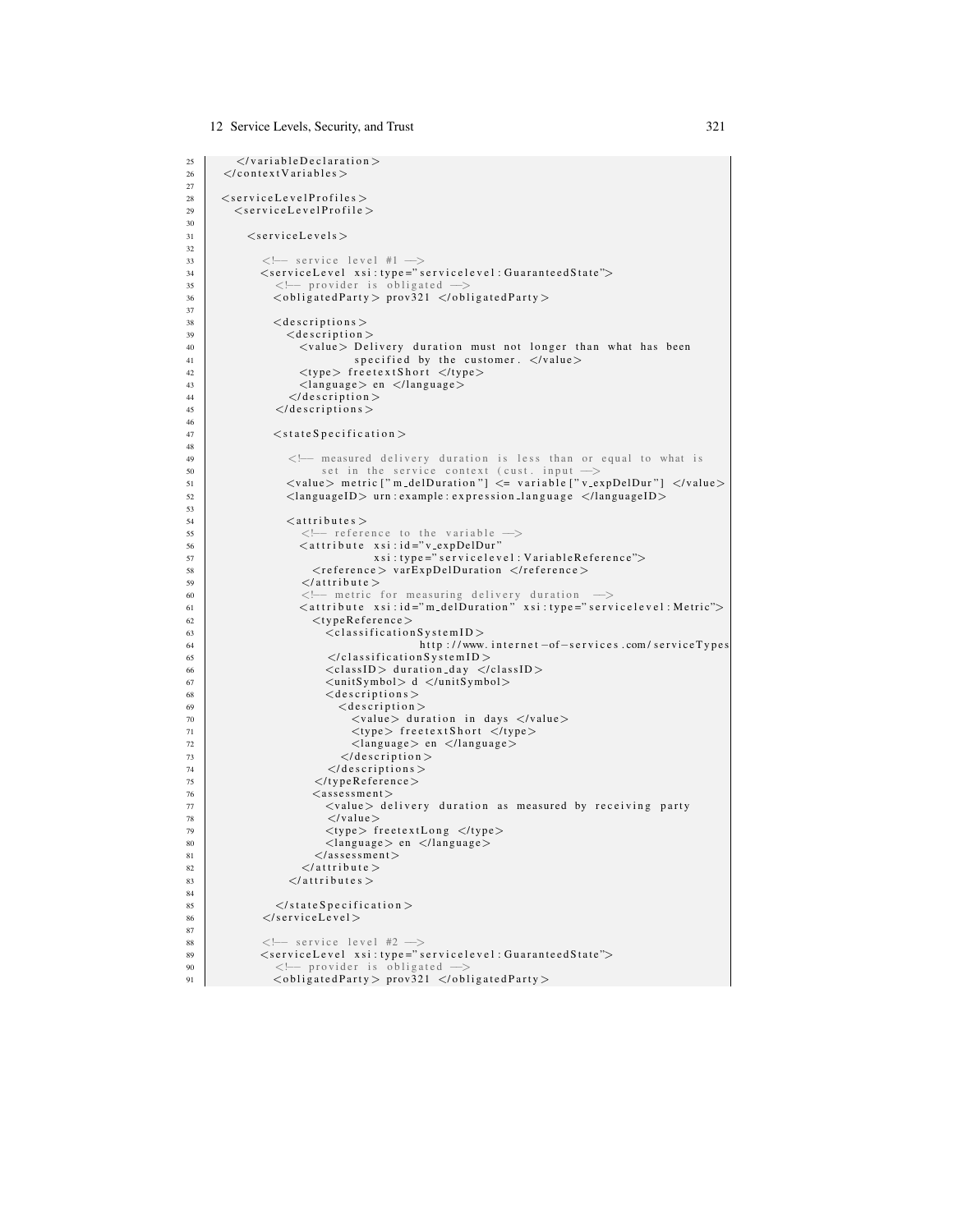92  $93$   $\leq$  descriptions  $>$  $94$   $\langle$  description  $\rangle$ 95 <value> The temperature of the goods is maintained at minus 5 96 degrees.  $\langle \text{Value} \rangle$  $\langle$  type > free text S h or t  $\langle$  type > 98 |  $\langle$ language> en  $\langle$ language> 99  $\langle$ /description >  $100$   $\langle$  descriptions > 101  $102$   $\langle$  state S pecification > 103 104 <! measured temperature is approximately equal to minus 5 105 degrees Celsius →>  $106$  <br>  $\langle value \rangle$  metric ["m\_temp"]  $\tilde{=} constant$  ["c5"]  $\langle value \rangle$ 107 <languageID> urn : example : expression\_language </languageID> 108  $109$   $\langle$  attributes >  $110$   $\leq$   $\leq$  temperature threshold (modeled as constant)  $\Rightarrow$ 111 | <attribute xsi: id="c5" xsi: type=" servicelevel : Constant">  $112$   $\langle value \rangle -5 \langle value \rangle$ 113  $\langle \text{typeReference} \rangle$ 114 | <classification System ID > 115 http://www.internet-of-services.com/serviceTypes  $116$   $\langle$ /classification System ID > 117 | <classID> temperature\_celsius </classID> 118 |  $\langle \text{unitsymbol} \rangle$  dC  $\langle \text{/unitsymbol} \rangle$  $\langle$  descriptions ><br>  $\langle$  description ><br>  $\langle$  description >  $<$ description > 121 <value> temperature in degrees Celsius </value> 122 | <type> freetextShort </type> 123 |  $\langle$ language > en  $\langle$ language >  $124$   $\langle$  description >  $125$   $\langle$  descriptions >  $126$   $\langle$ /typeReference>  $\vert$  127  $\vert$   $\langle$  / attribute > 128 <!-- metric for measuring temperature, related to goods (input to 129 service function "Transport") -130 |  $\langle$  attribute xsi:id="m\_temp" xsi:type="servicelevel: Metric"> 131 | <relatesTo > paramGoods </relatesTo >  $132$   $$\langle \text{typeReference} \rangle$$ 133 <classification System ID > 134 http://www.internet-of-services.com/serviceTypes 135 / classification System ID ><br>  $\langle$  class ID > temperature cel  $\langle class ID \rangle$  temperature\_celsius  $\langle class ID \rangle$ 137 |  $\langle \text{unitSymbol} \rangle \text{ d} \text{C} \langle \text{unitSymbol} \rangle$  $138$   $\leq$  descriptions  $>$  $\vert$  139  $\vert$   $\langle$  description  $\rangle$ 140 | <value> temperature in degrees Celsius </value> 141 |  $\langle \text{type} \rangle$  freetext Short  $\langle \text{type} \rangle$ 142 |  $\langle$ language> en  $\langle$ language>  $143$   $\langle$  description >  $144$   $\langle$  descriptions > 145 | </typeReference>  $146$   $<$  assessment> 147 <value> temperature of goods as constantly measured 148 by provider  $\langle \text{Value} \rangle$ 149 | <type> freetextLong </type> 150 |  $\langle$ language> en  $\langle$ language>  $151$   $\langle /$  as sessment >  $152$   $\angle$  /attribute >  $153$   $\langle$  attributes > 154  $155$   $\langle$ /stateSpecification > 156 </serviceLevel> 157 158 <! service level #3 →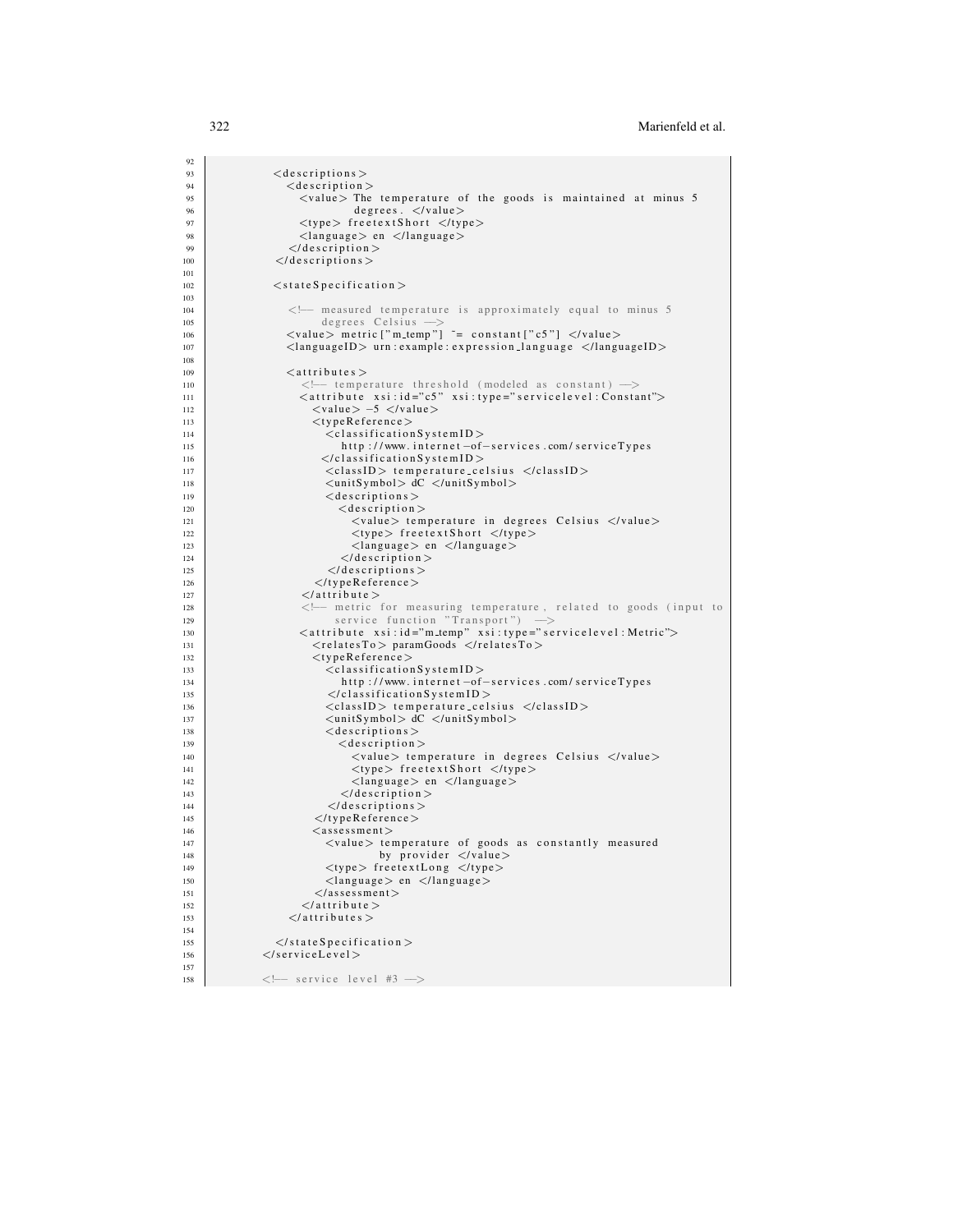162

<span id="page-28-0"></span>221

```
159 \langle serviceLevel xsi:type="servicelevel: Guaranteed Action"><br>160 \langle - provider is obligated ->
                \lt! provider is obligated
161 <obligated Party > prov321 </obligated Party
163 \langle descriptions >
164 <br><164165 <value> Penalty payment of EUR100 per full day of delayed delivery
166 \langle /yalue>
167 <br> \langle type> free text S h o rt \langle type>
168 | \langlelanguage> en \langlelanguage>
169 \langle description >
170 \langle descriptions >
171
172 <p r e c o n d i t i o n S p e c i f i c a t i o n >
173 | <!-- measured delivery delay is greater or equal than 1 -->
|174| \langle value > metric [" m_delDelay"] >= constant ["c6"] \langle/value >
175 | <languageID> urn : example : expression_language </languageID>
176
177 <br> \langle attributes >
178 | <! delivery delay threshold (modeled as constant) →
179 <a t t r i b u t e x s i : i d =" c6 " x s i : t y p e =" s e r v i c e l e v e l : C o n st a n t">
180 \langle value \rangle 1 \langle value \rangle181 \langle \text{typeReference} \rangle \langle \text{--} \rangle same type description as specified in metric below \rightarrow \langle \text{typeReference} \rangle183 \vert \langle attribute >
184 | <!— metric for measuring delay in delivery →
185 | <attribute xsi:id ="m_delDelay" xsi:type ="servicelevel : Metric">
186 <t y p e R e f e r e n c e>
                         < class if i cation S y s t e m I D >188 http://www.internet-of-services.com/serviceTypes
189 <br> \langle/classification System ID >
190 | <classID > duration_day </classID >
191 | \langle \text{unitSymbol} \rangle \, \text{d} \, \langle \text{unitSymbol} \rangle192 | <descriptions>
193 \leq description >194 | <value> duration in days </value>
195 | <type> freetextShort </type>
196 <br>
197 <br>
197 <br>
2/description >
                            \langle/ description >
198 \langle descriptions >
199 \langle/typeReference>
200 \langle assessment\rangle201 <value>delayed delivery as measured by receiving party </value>
202 <br>
202 <br>
2011 <br>
202 <br>
202 <br>
2012 <br>
202 <br>
202 <br>
202 <br>
202 <br>
202 <br>
202 <br>
202 <br>
2013 <br>
2013 <br>
2014 <br>
2014 <br>
2014 <br>
2014 <br>
202 <br>
2014 <br>
202 <br>
202 <br>
302 <br>
302 <br>
302 <br>
302 <br>
302 <br>
302 <br>
302 <br>
302 <br>
302 <br>
302 <br>
302 <br>
302 <br>
302
                         \langlelanguage\rangle en \langlelanguage\rangle204 \langle / as sessment >
205 \langle attribute >
206 \angle / attributes >
207 | <precondition Specification >
208
209 <br> \langle \arctan \text{S} \text{pecification} \rangle210 <v al u e> <!−− c r e d i t t h e c u st om e r wit h (EUR 100
211 ∗ f l o o r ( m e t r i c [ " m d elD el a y " ] ) ) −−> </ v al u e>
212 <languageID> urn : example : action_language </languageID>
213 \langle / action Specification >
214215 \leq / service Level >
216 \langle/serviceLevels>
217
218 \vert \langle/serviceLevelProfile>
219 \leq / service Level Profiles >
220
222 \times \leq / identifiable Element >
```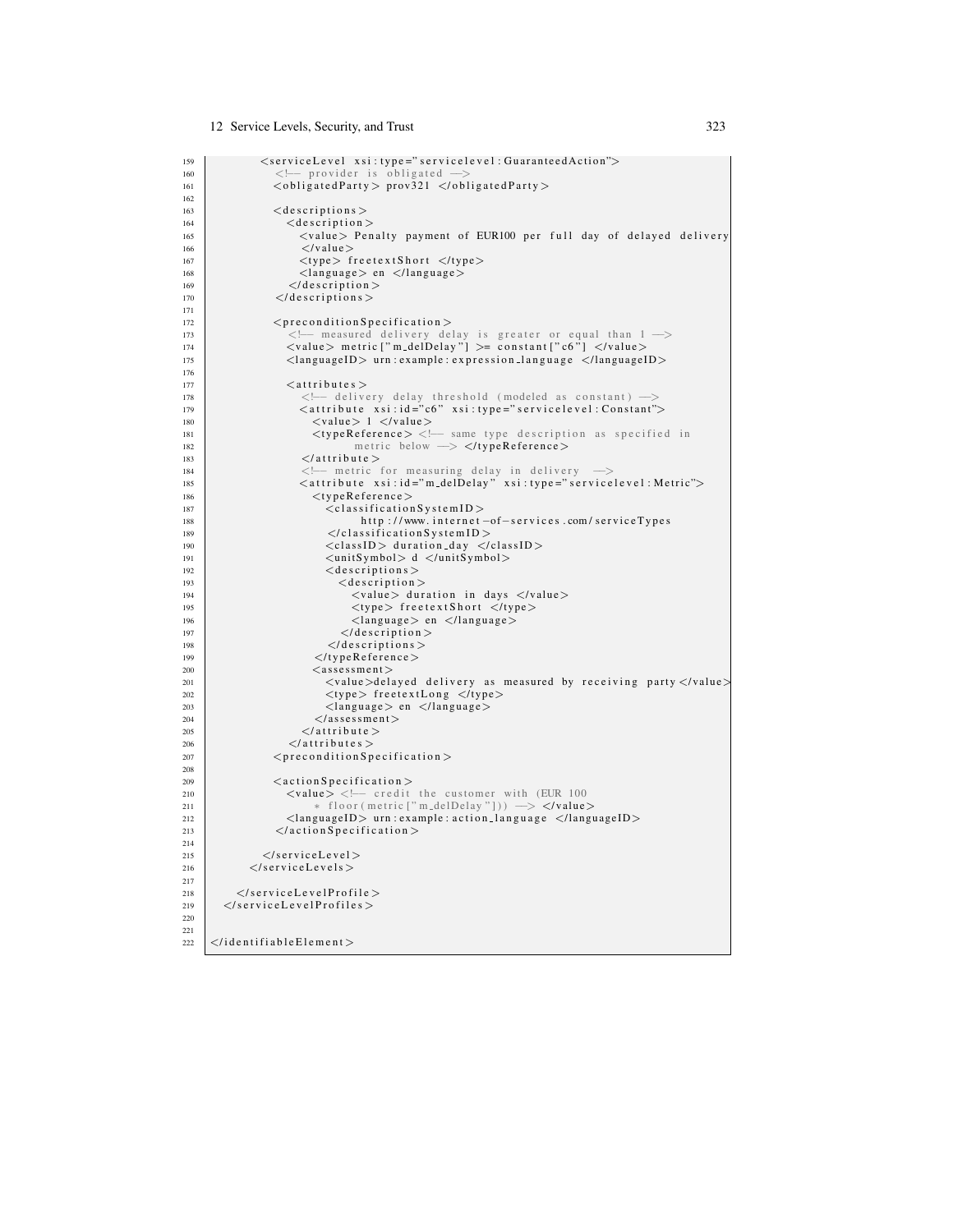Listing 12.2 USDL SecurityAttribute

```
2 \leq \leq \leq3 \leqs ervice Level Profile >4 \mid \langleimplementationSpecifications>
5 | \langle implementation Specification xsi: id="lso_profile123">
6 \langle \langle type\rangle TechnicalMetadata \langle/type\rangle7 | \langlemimeType> application / xml \langle/mimeType>
8 <u ri> h t t p : / / o nt ol o g y . l o g i s t i c s s e r v i c e . o r g / s e c u r i t y / l s o p r o f i l e 1 2 3 </ u ri>
9 \mid \langle \text{descriptions} \rangle10 \langle description >
11 \langle value \rangle security profile 123 \langle value \rangle12 $\langle \text{type} \rangle$ name $\langle \text{type} \rangle$13 | <language> en </language>
14 \langle description >
15 \langle descriptions >
16 \langle/implementationSpecification>
17 | \langleimplementationSpecifications>
\begin{array}{c|c} 18 & & & & & -1.1 & \\ 10 & & & & & & & \end{array}\langles er vice Levels \rangle20 <serviceLevel xsi:type="servicelevel: GuaranteedState">
21 \leq \leq \leq22 <s t a t e S p e c i f i c a t i o n >
23 \leq - ...
24 | \langlevalue > attribute ["sec1"] applies \langle/value >
\frac{27}{25} \leq value attribute [" sec 2"] applies \leq/value >
26 | <!— ... →>
27 attributes
28 <!-- look_up_rates has no security restrictions ->
29 <attribute xsi:id="sec1" xsi:type="slbaseext: Security Attribute">
30 <r e l a t e s T o >ai rli n e m gm t : l o o k u p r a t e s </ r e l a t e s T o >
31 <securityGoals>
32 | <securityGoal>Authentication </securityGoal>
33 \langle/securityGoals
34 | \langlerequirementLevel>none\langlerequirementLevel>
35 | <platformSpecificSecurityProfile>
36 l s o p r o f i l e 1 2 3
37 \vert \langle/platform Specific Security Profile >
38 \langle attribute >
39 <attribute xsi:id="sec2" xsi:type="slbaseext: Security Attribute">
40 <r e l a t e s T o >ai rli n e m gm t : l o o k u p r a t e s </ r e l a t e s T o >
41 \langle security Goals \rangle42 <securityGoal> Confidentiality </securityGoal>
\langle/securityGoals >
44 <requirementLevel>none</requirementLevel>
45 | <platform Specific Security Profile >
\begin{array}{c|c}\n 46 & \text{lso}, \text{profile} 123\n \end{array}\langle/platform Specific Security Profile >
48 \langle/attribute >
49 <!−− . . . −−>
50 <!-- kick_off_shipments requires medium Authentication
51 and high Confidentiality
52 −−>
53 | \leqattribute xsi:id="sec3" xsi:type="slbaseext:SecurityAttribute">
54 <celatesTo>airline_mgmt:kick_off_shipments </relatesTo>
55 > \le security Goals > \le security Goal > \le security Goal >
                   \langlesecurityGoal> Authentication \langle/securityGoal>57 \angle/ security Goals >
58 | <requirement Level >medium </requirement Level >
59 <br>20 at f or m S p e c i f i c S e c u r i t y P r o f i l e >60 | lso_profile123
61 | </platform Specific Security Profile>
62 <br> \langle/attribute ><br> \langleattribute x
              \langle attribute xsi: id="sec4" xsi: type="slbaseext: Security Attribute">
64 | <relatesTo>airline_mgmt:kick_off_shipments </relatesTo>
\langle security Goals >
66 | <securityGoal>Confidentiality </securityGoal>
```
1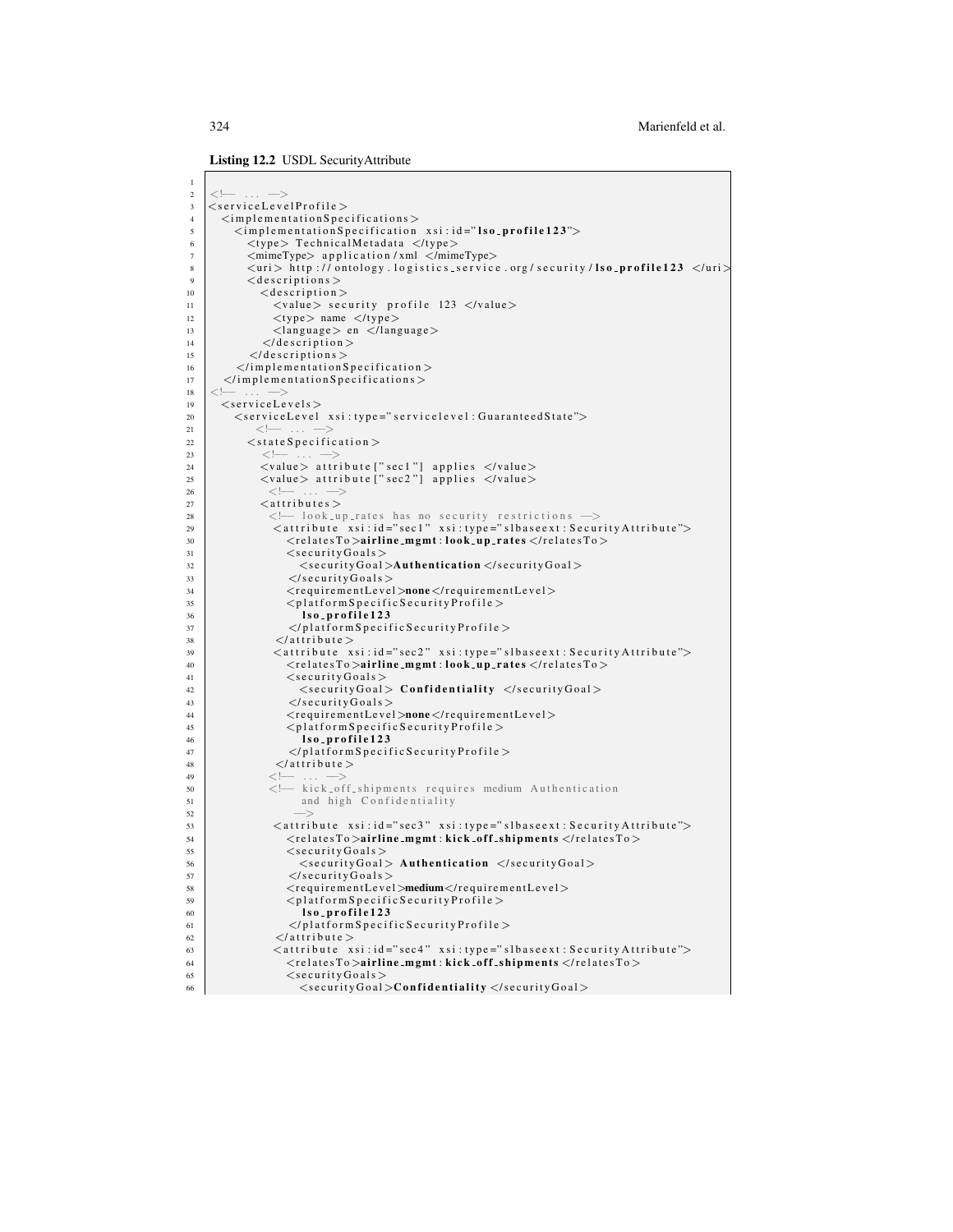```
\langle/securityGoals >
68 <br>
\langle \text{requirementLevel} \ranglehigh \langle \text{required} \rangle69 | <platformSpecificSecurityProfile>
70 \vert 1so_profile 123
71 / \langle platform Specific Security Profile >
72 \angle /attribute >
73 \langle attributes >
74 <!−− . . . −−>
75 </ s t a t e S p e c i f i c a t i o n >
76 \le/serviceLevel>
77 <serviceLevels>
78 | \lt service Level Profile >79 <!— ... →>
```
<span id="page-30-0"></span>Listing 12.3 USDL Security Metric

```
1 \leqs ervice Level Profile >
2 \mid \langle implementation Specifications >
3 | \langleimplementationSpecification xsi:id="lso_Wssp1.2_EncryptBody">
4 <type> TechnicalMetadata </type>
5 | \langlemimeType> application / xml \langle/mimeType>
6 <uri> http://logistics_service.org/security/lso-Wssp1.2–EncryptBody.xml
              \langle/uri>7 \sim descriptions >
8 <description>
9 <value> WS-Security Policy to express that the entire body of a soap
10 message has to be encrypted \langle/value >
11 \langle language > en \langle language >
12 \langle description >
13 \langle / descriptions >
14 \vert \langle/implementationSpecification>
15 | \langleim plementation Specification xsi:id="lso_Wssp1.2_SupportSAMLToken">
16 | <type> TechnicalMetadata </type>
17 | <mimeType> application / xml </mimeType>
18 | \langle \text{uri} \rangle http :// logistics_service.org/security/lso –Wssp1.2–SupportSAMLToken.
              xml \langle/uri \rangle19 <descriptions>
20 \leq description >21 <value> WS-Security Policy to express the support of SAML token for
                   Id entity \langle/value \rangle22 \langle language > en \langle language >23 \angle description >
24 \langle descriptions >
25 </ i m p l e m e n t a t i o n S p e c i f i c a t i o n >
26 \leq /implementation Specifications >
27 < -28 | <serviceLevels xsi:type="servicelevel:GuaranteedState" obligatedParty="//
          @Roles.0"29 <state Specification >
30 | <!— ... —>
31 <attributes>
32 <!— kick_off_shipments requires medium and
33 high Confidentiality
34 −−>
35 | \leq attribute xsi: id = " sec : httpauth " xsi: type = " servicelevel : Generic Constant
                 ">
36 <!— HTTP AUTH (BASIC or DIGEST) →
37 <br> \langle value >http ://www.ietf.org/rfc/rfc2617.txt\langle/value >
38 \langle attribute \rangle39 <attribute xsi:id="sec5" xsi:type="slbaseext:SecurityMetric"><br>
<elatesTo >airline momt:kick.off shipments </relatesTo >
             \langlerelatesTo>airline_mgmt:kick_off_shipments\langle/relatesTo>41 \langle security Goals >42 | <securityGoal> Authentication </securityGoal>
\langle/securityGoals>
44 <RealizationLevel> Session </RealizationLevel>
45 | <securityMechanisms>
```